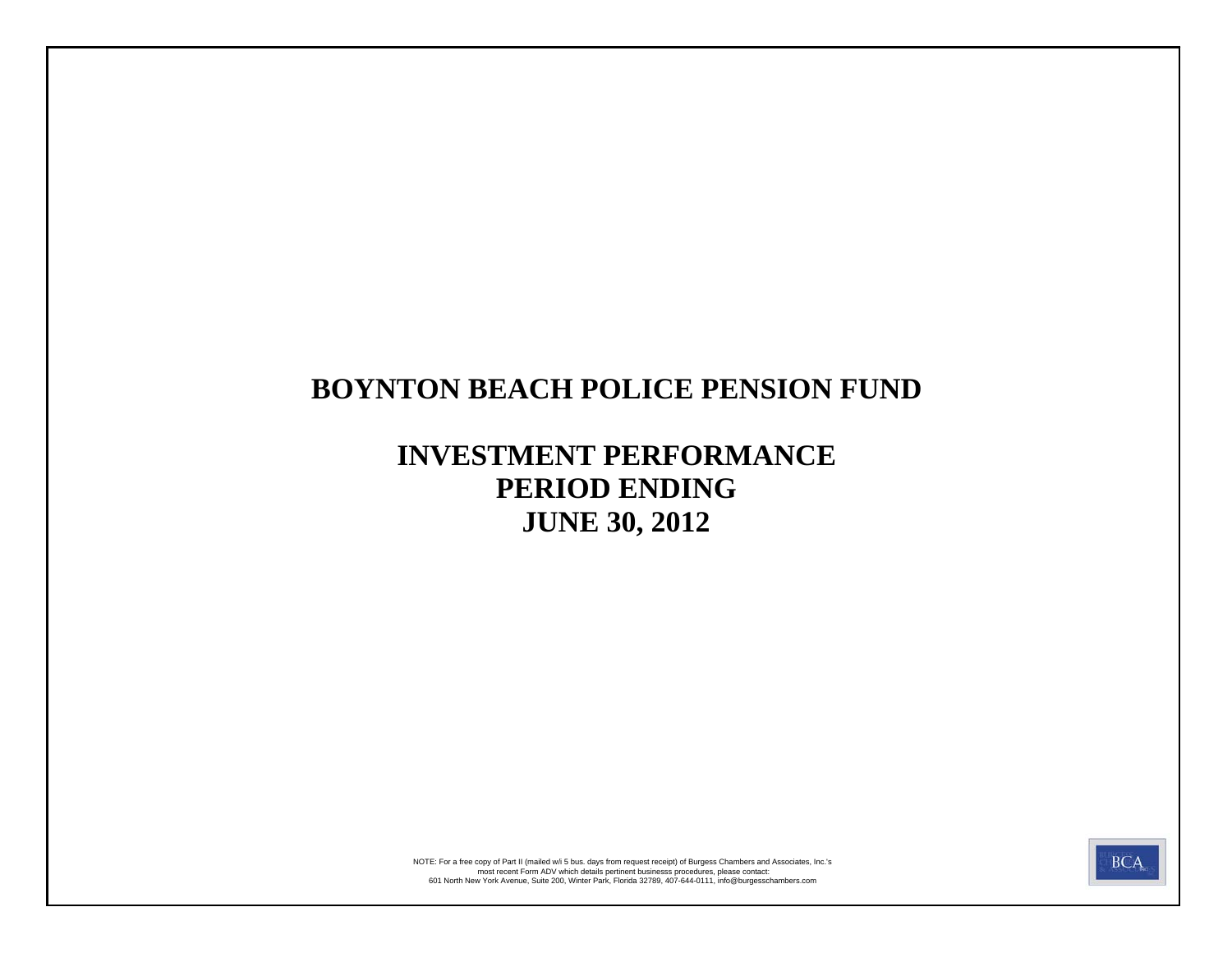#### **Boynton Beach Police Pension Fund BCA Market Perspective ©**

#### **Why the Federal Reserve is Pushing Stocks July 2012**

Following past recessions, the Federal Reserve stimulated private sector borrowing by lowering interest rates and bank reserve requirements. This in turn encouraged increased economic activity by way of the "multiplier effect" – each dollar borrowed magnified the speed of the recovery, as each economic level benefited from the initial dollar of borrowing. But this economy has been different, as credit expansion has been abnormally slow. Instead of expanding bank borrowing, companies have reduced it by refinancing into longer-term bonds. The results are better balance sheets and higher levels of working capital – the seeds of improving capital investment -- which should ultimately lead to increased hiring.

The Fed has two primary objectives: to manage a monetary policy promoting full employment, and to manage inflationary expectations. By adjusting the cost of borrowing money and influencing bank lending, the Fed heats up or cools down the domestic economy. In past economic cycles, Fed policy has impacted the value of the dollar, increased unemployment by encouraging firms to move operations offshore (Volker), promoted home ownership financing (Greenspan), and now under Ben Bernanke – encouraged investors to buy stocks.

The simplest illustration is appreciating how Bernanke's current zero interest policy is strengthening the balance sheets of public companies. With borrowing costs so low, these companies have a reduced reliance on cumbersome bank credit facilities because of restructuring to low interest rate corporate bonds. Companies benefit with reduced interest costs and a pushing these obligations well into the future. Stronger balance sheets provide public companies with more working capital to grow their businesses, invest in new capital equipment, hire employees, and pay higher dividends.

Dividend yields of large U.S. companies (S&P 500) are higher than 10-year government bonds (2.1% vs. 1.5%). A number of stocks in this index are paying yields above 3.5%. Investors see the attractive comparative dividend, but remain skeptical.

The Fed's policy in promoting stock ownership is slow going, but it just might do the trick. A prolonged period of zero policy rates, along with the specter of rising interest-rate based bond value declines, is attracting money from bonds and cash. The Fed has clearly moved towards unconventional means to stimulate the domestic economy. Historically, bank lending has been the mechanism driving economic cycles. But with today's weak credit expansion, the approach by the Fed in pushing stock ownership is novel and experimental. A risk is this policy brings on significantly higher inflation in the future as the rate of money supply growth and credit exceed U.S. and global GDP growth. However, it appears this is a risk the Fed is willing to take.

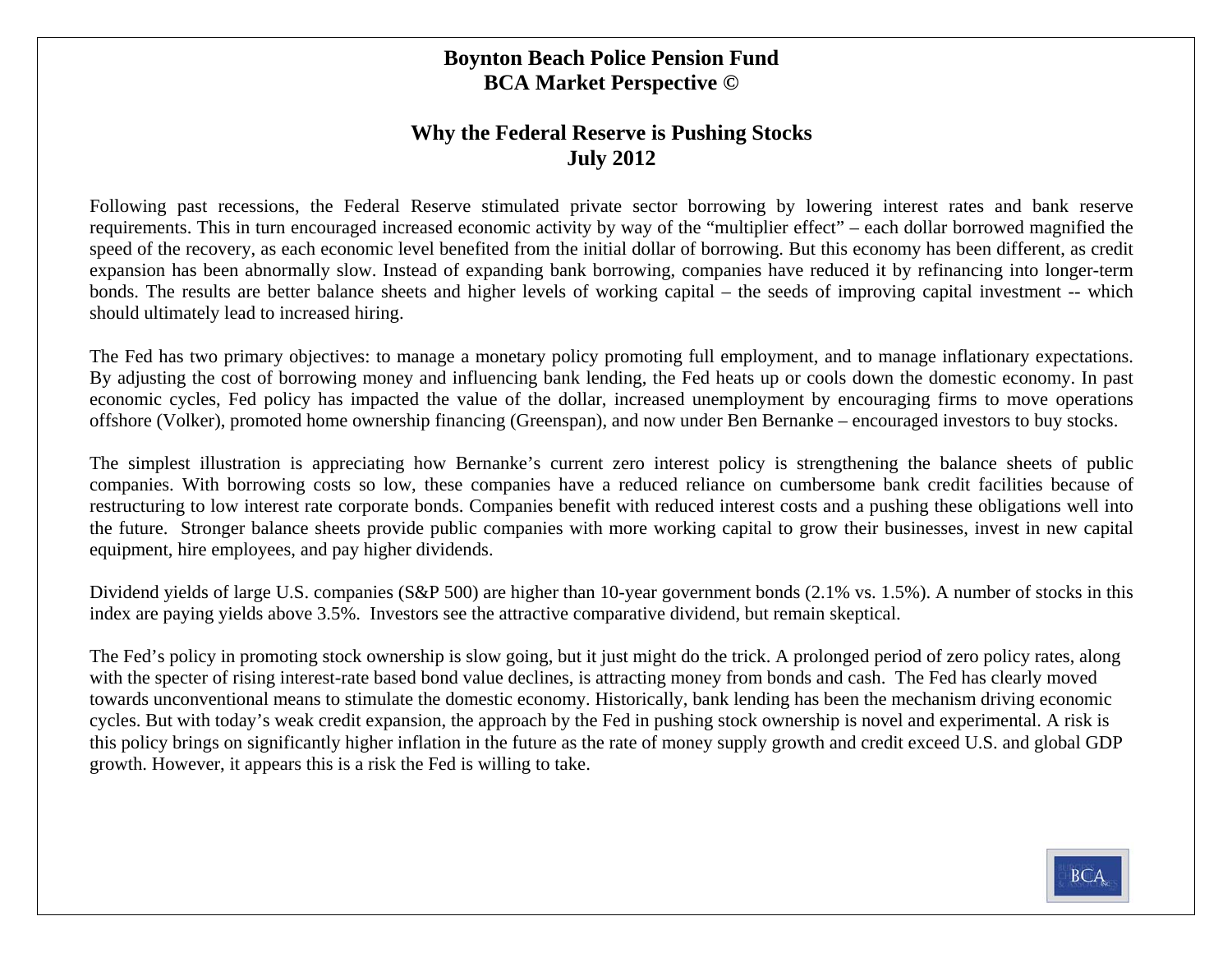#### **Boynton Beach Police Pension Fund Total FundInvestment Summary June 30, 2012**

- Following the first quarter when strong equity performance drove the impressive +8.5% net return, macro events in May pushed stocks down, reversing the previous gains. As a result, the Fund experienced an investment loss of \$1.6 million (-2.6% net) in 2Q, which missed the consultant's benchmark return (-1.7%). The top performing asset categories were: the domestic REEF (+2.5%), multi-manager bonds (+2.2%), and global REIT (+1.9%).
- Fiscal YTD, the Fund earned \$6.6 million (+12.4% net), trailing the strategic model (+13.7%). The top three performing asset categories were: small-cap  $(+26.9\%)$ , global REIT  $(+24.1\%)$ , and large-cap equity  $(+22.7\%)$ . It should be noted that total international was well ahead of the benchmark  $(+18.4\% \text{ vs. } +6.0\%).$
- For the three-year period, the Fund earned \$15.4 million or +11.8% net per year, beating the actuarial earnings assumption rate.

#### **Compliance:**

- 1) Large-cap Equity I: Three-year results top  $38<sup>th</sup>$  percentile; five-year experience was in the bottom  $61<sup>st</sup>$  percentile.
- 2) Concentrated equity: Performance was slightly behind the benchmark for the three-year period and ranked in the top 42nd percentile.
- 3) Small-cap: Three-year performance added 119 bps to the benchmark per year and ranked above average  $(47<sup>th</sup>$  percentile).
- 4) International equity: The three and five-year results bettered the benchmark; rankings were below average.
- 5) World equity: Results were strongly ahead of the benchmark for the fiscal YTD and one-year periods.
- 6) Multi-manager bonds: Performance was ahead of the benchmark and ranked within the top 40th percentile for two and three-years.
- 7) Real-estate fund: Three and five-year results were below the benchmark, and rankings were below the 40th percentile for both periods.
- 8) Global REIT: Results were well below the benchmark for the 12-month period and ranked in the bottom 99th percentile.
- 9) The commodities program was funded in June 2011.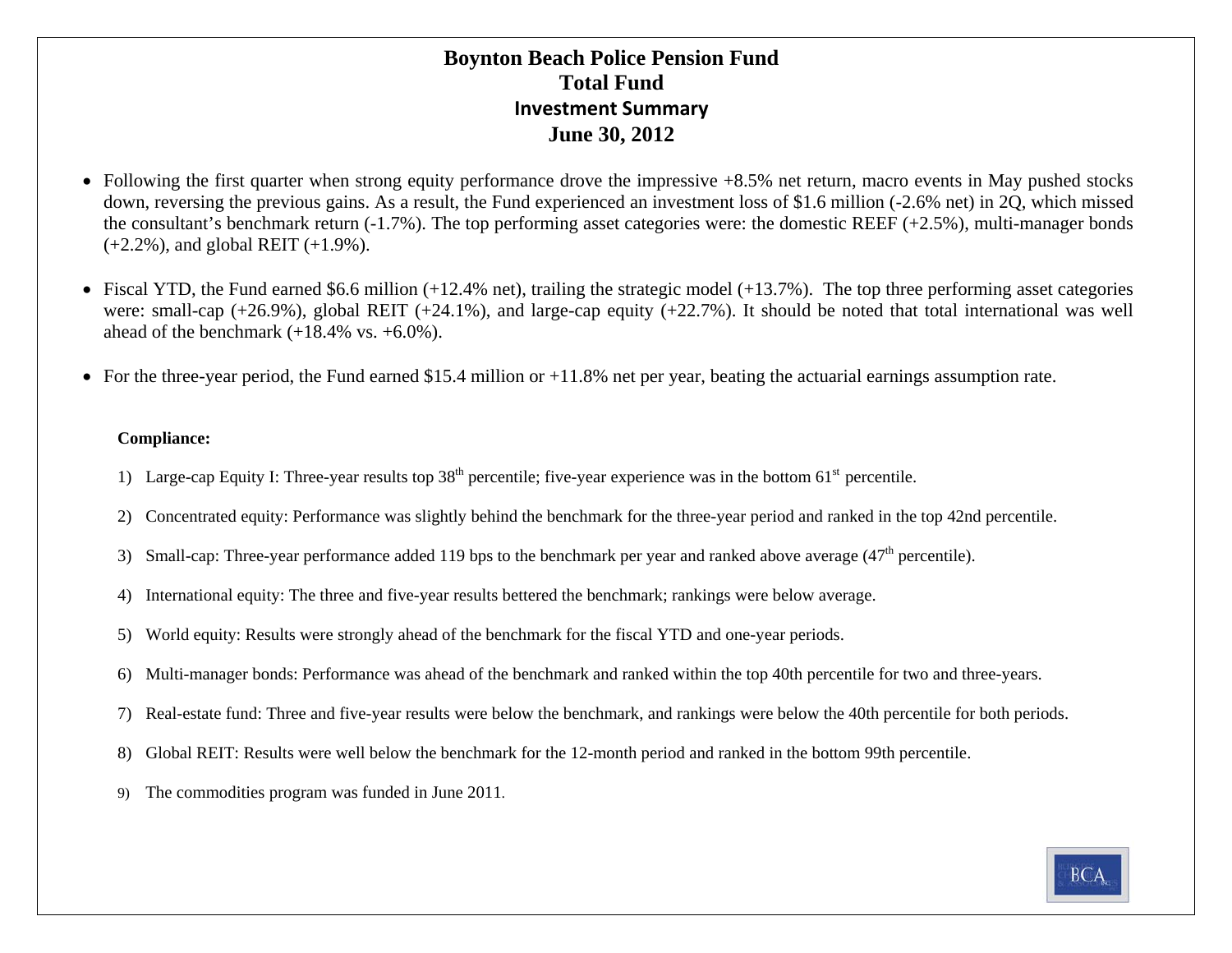### **Boynton Beach Police Pension Fund Total FundInvestment Performance June 30, 2012**

#### **Dollars**

|                               | Quarter      | <b>FYTD</b>  | <b>One Year</b> |
|-------------------------------|--------------|--------------|-----------------|
| <b>Beginning Market Value</b> | 61,323,655   | 51,352,908   | 56,433,730      |
| <b>Ending Market Value</b>    | 58,809,456   | 58,809,456   | 58,809,456      |
| <b>Net Contributions</b>      | $-887,298$   | $+873,812$   | $+1,893,493$    |
| <b>Investment Gain/(Loss)</b> | $-1,626,901$ | $+6,582,736$ | $+482,233$      |
| <b>Investment Return, Net</b> | $-2.6%$      | $+12.4%$     | $+0.3\%$        |
| <b>Consultant's Benchmark</b> | $-1.7\%$     | $+13.7%$     | $+2.6%$         |
| Value Added (pts.)            | $-0.9$       | $-1.3$       | $-2.3$          |

Fiscal Year: October 1st – September 30th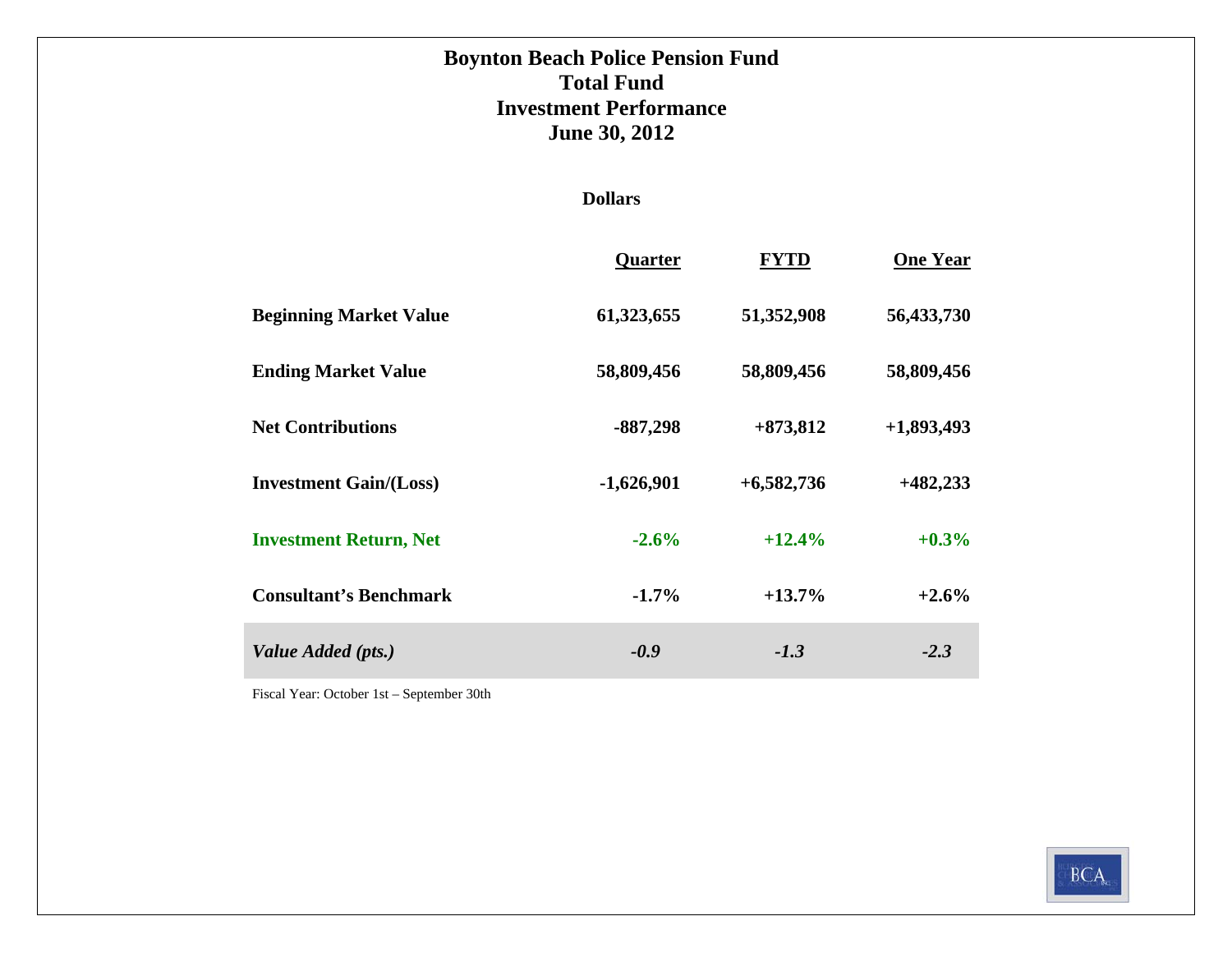#### **Boynton Beach Police Pension Fund Total FundCompliance Checklist June 30, 20121**

|                                                                                                                                                                                                                                                                                                                                                                                                                              | <b>Yes</b>                 | N <sub>0</sub>                                         |
|------------------------------------------------------------------------------------------------------------------------------------------------------------------------------------------------------------------------------------------------------------------------------------------------------------------------------------------------------------------------------------------------------------------------------|----------------------------|--------------------------------------------------------|
| The total Fund's annualized three-year performance achieved the Consultant's Benchmark.                                                                                                                                                                                                                                                                                                                                      |                            | $\boxtimes$                                            |
| The total Fund's annualized three-year performance ranked in the top 40th percentile of the universe.                                                                                                                                                                                                                                                                                                                        | $\times$                   |                                                        |
| The total Fund's annualized five-year performance achieved the Consultant's Benchmark.                                                                                                                                                                                                                                                                                                                                       |                            | $\boxtimes$                                            |
| The total Fund's annualized five-year performance ranked in the top 40th percentile of the universe.                                                                                                                                                                                                                                                                                                                         |                            | $\boxtimes$                                            |
| The total Fund's annualized three-year performance achieved the $+7.75%$ actuarial assumption rate.                                                                                                                                                                                                                                                                                                                          | $\boxtimes$                |                                                        |
| The total Fund's annualized five-year performance achieved the $+7.75\%$ actuarial assumption rate.                                                                                                                                                                                                                                                                                                                          |                            | $\boxtimes$                                            |
| Large Cap Equity's annualized three-year performance achieved the Russell 1000 index.<br>Large Cap Equity's annualized three-year performance ranked in the top 40th percentile of the universe.<br>Large Cap Equity's annualized five-year performance achieved the Russell 1000 index.<br>Large Cap Equity's annualized five-year performance ranked in the top 40th percentile of the universe.                           | $\boxtimes$<br>$\boxtimes$ | $\boxtimes$<br>$\Box$<br>$\boxtimes$                   |
| Concentrated Equity's annualized three-year performance achieved the Russell 1000 index.<br>Concentrated Equity's annualized three-year performance ranked in the top 40th percentile of the universe.                                                                                                                                                                                                                       |                            | $\boxtimes$<br>$\times$                                |
| Small Cap Equity's annualized three-year performance achieved the Russell 2000 index.<br>Small Cap Equity's annualized three-year performance ranked in the top 40th percentile of the universe.<br>Small Cap Equity's annualized five-year performance achieved the Russell 2000 index.<br>Small Cap Equity's annualized five-year performance ranked in the top 40th percentile of the universe.                           | $\boxtimes$                | $\sim$ 1.<br>$\boxtimes$<br>$\boxtimes$<br>$\boxtimes$ |
| International Equity's annualized three-year performance achieved the international benchmark.<br>International Equity's annualized three-year performance ranked in the top 40th percentile of the universe.<br>International Equity's annualized five-year performance achieved the international benchmark.<br>International Equity's annualized five-year performance ranked in the top 40th percentile of the universe. | $\times$<br>$\times$       | $\boxtimes$<br>$\boxtimes$                             |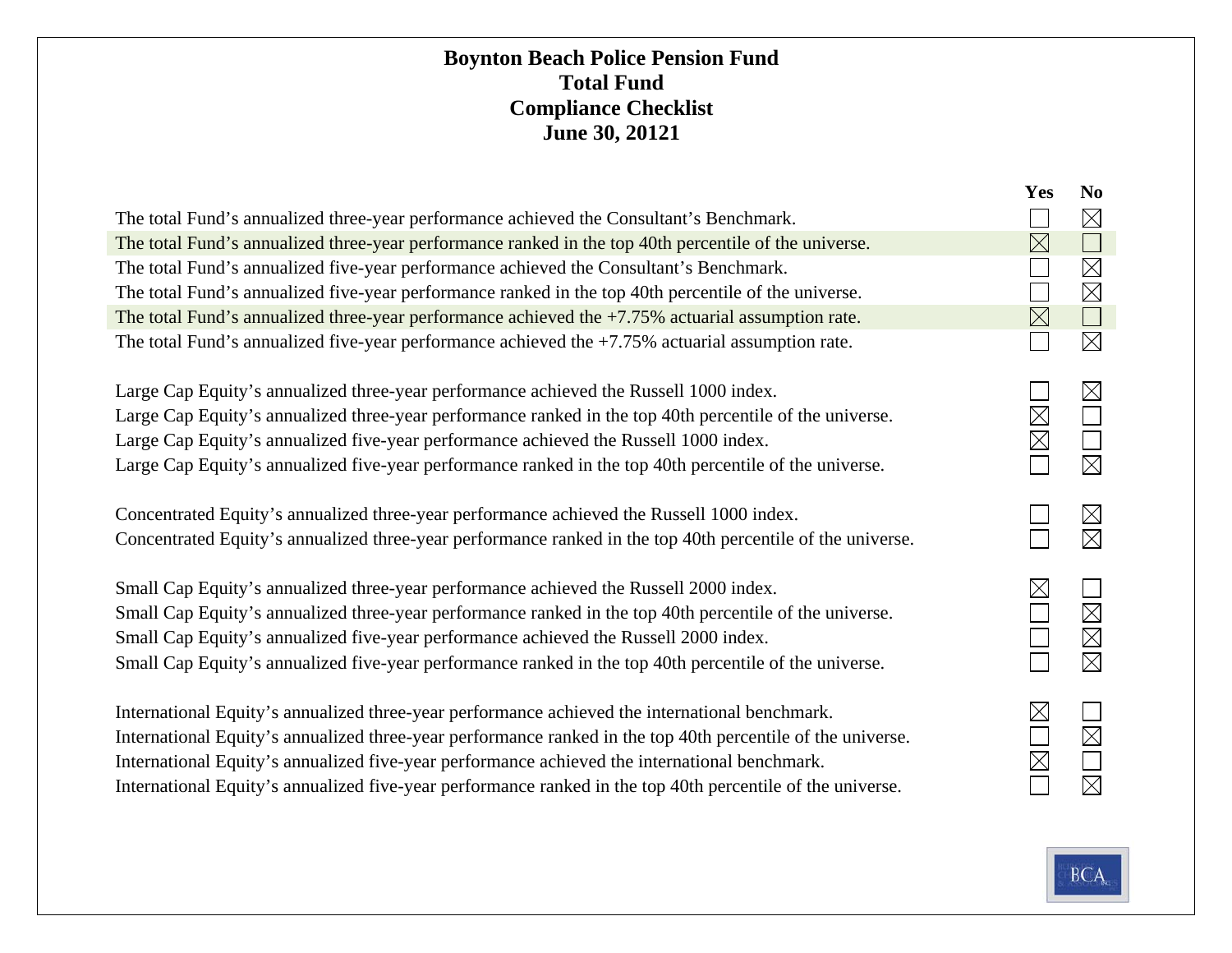#### **Boynton Beach Police Pension Fund Total FundCompliance Checklist (Continued) June 30, 2012**

| Multi Mgr Bonds annualized three-year performance achieved the fixed income benchmark.<br>Multi Mgr Bonds annualized three-year performance ranked in the top 40th percentile of the universe.                                                                                                                                                                                                                   | Yes<br>Х<br>Х             | N <sub>0</sub>                                     |
|------------------------------------------------------------------------------------------------------------------------------------------------------------------------------------------------------------------------------------------------------------------------------------------------------------------------------------------------------------------------------------------------------------------|---------------------------|----------------------------------------------------|
| Real Estate Equity's annualized three-year performance achieved the real estate benchmark.<br>Real Estate Equity's annualized three-year performance ranked in the top 40th percentile of the universe.<br>Real Estate Equity's annualized five-year performance achieved the real estate benchmark.<br>Real Estate Equity's annualized five-year performance ranked in the top 40th percentile of the universe. |                           | $\times$<br>$\times$<br>$\boxtimes$<br>$\boxtimes$ |
| <b>PFIA Compliant</b><br>Investments in equity securities were 54.1% which did not exceed 70% of Fund's assets at market value.<br>Foreign equity investments were 20.9%* (at market) and did not exceed the 25% of the total Fund's assets at market.<br>*Equity Fd: 1.3% + Concentrated: $0.3\%$ + SC: $0.3\%$ + AIM: 8.5% + World: 4.7% + Multi Mgr: 4.3% + Global RE: 1.5%.                                  | Х<br>$\times$<br>$\times$ |                                                    |

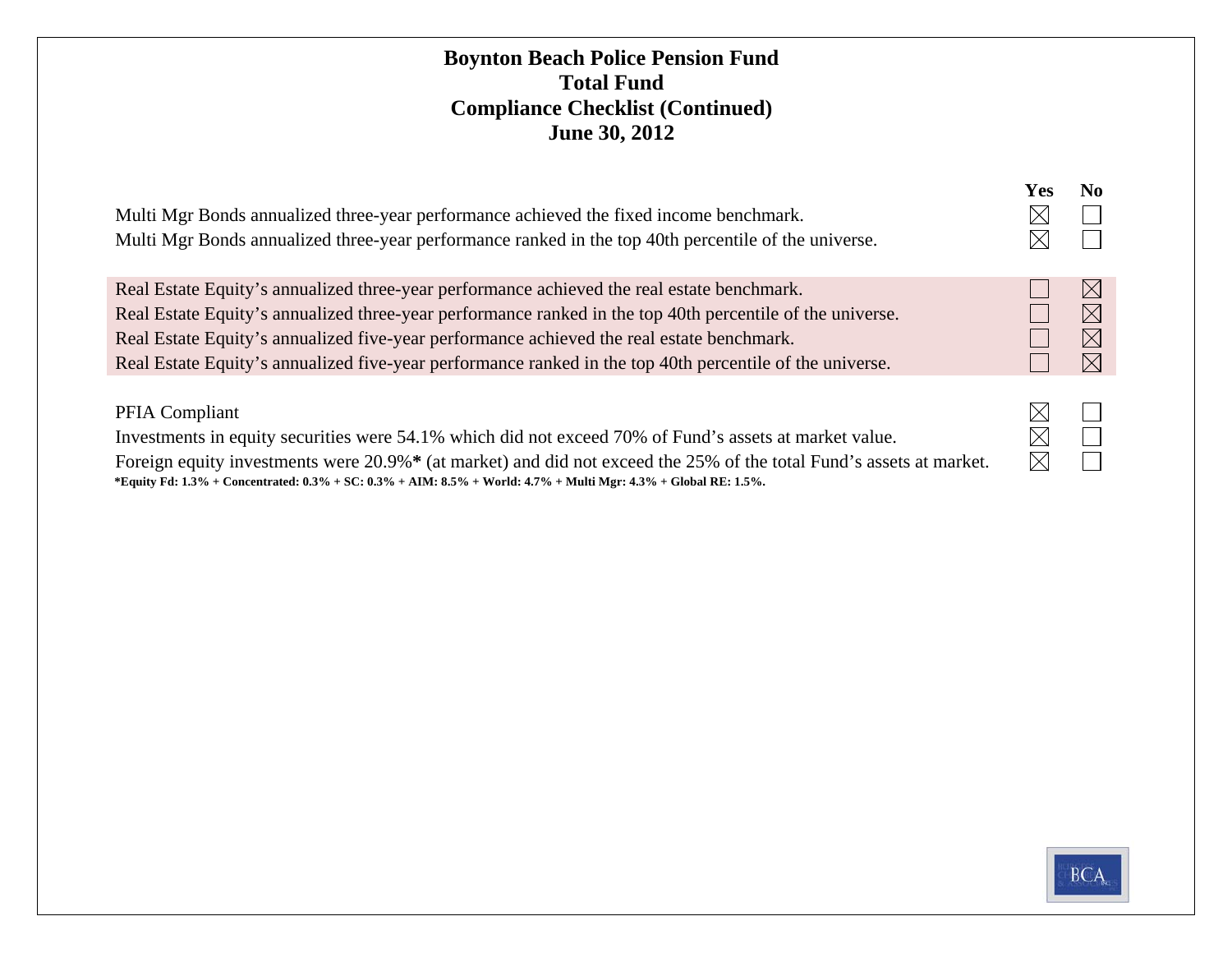

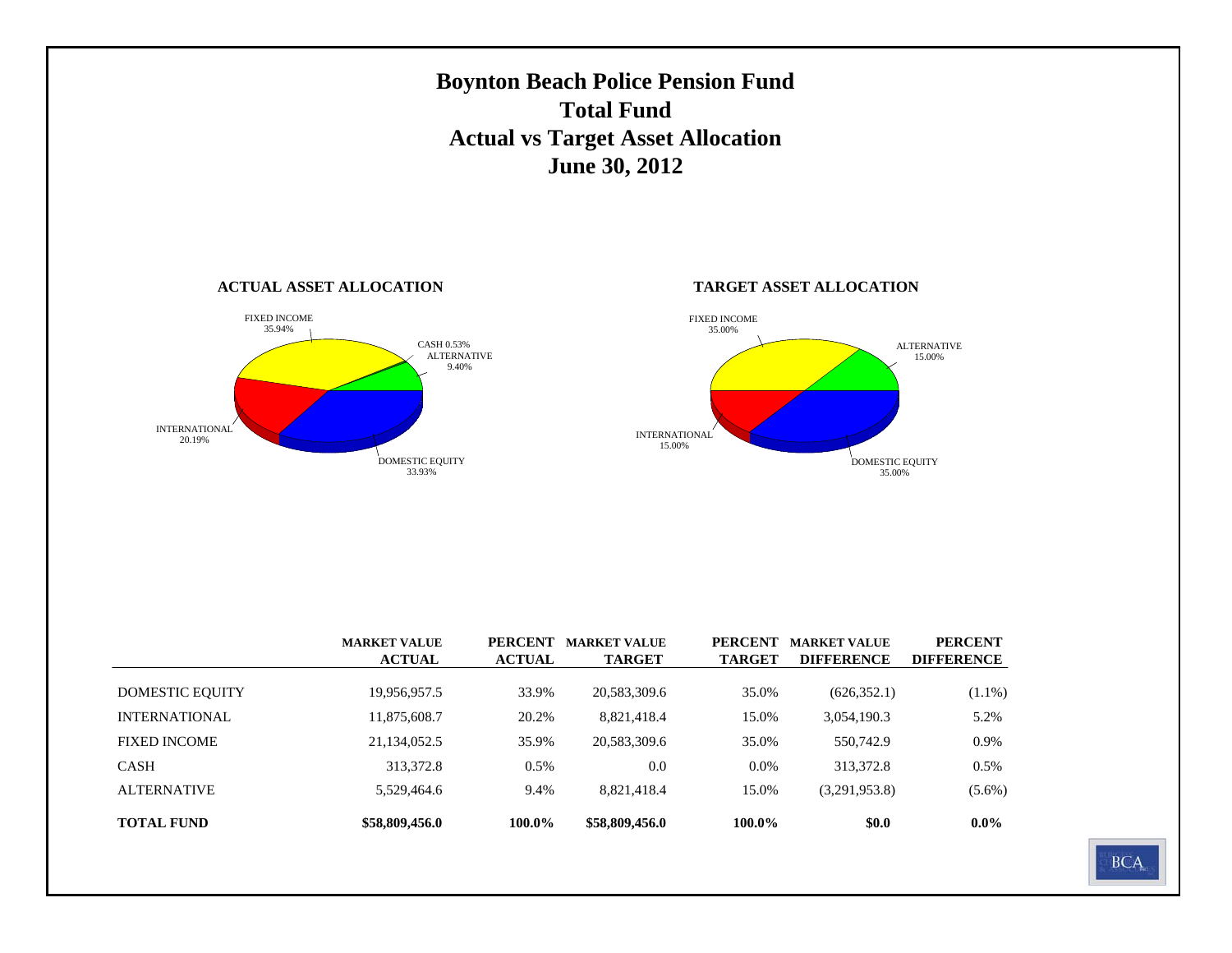### **Boynton Beach Police Pension Fund Total Fund Asset Allocation**

TOTAL MARKET VALUE AS OF JUNE 30, 2012 \$ 58,809,456



|                           | <b>VALUE</b> | <b>PERCENT</b> |
|---------------------------|--------------|----------------|
| RTC MULTI MGR BOND FUND   | 21,134,052   | 35.94          |
| RTC LG CAP EQUITY I       | 10,292,335   | 17.50          |
| RTC WORLD EQUITY FUND     | 5,968,290    | 10.15          |
| RTC INTERNATIONAL FUND    | 5,907,319    | 10.04          |
| <b>RTC SMALL CAP FUND</b> | 4,846,248    | 8.24           |
| RTC CONCENTRATED EO FD    | 4,818,374    | 8.19           |
| RTC REAL ESTATE EQUITY FD | 2,645,444    | 4.50           |
| <b>RTC GLOBAL REIT FD</b> | 1,840,198    | 3.13           |
| <b>RTC COMMODITIES</b>    | 1,043,822    | 1.77           |
| <b>RTC CASH</b>           | 313,373      | 0.54           |

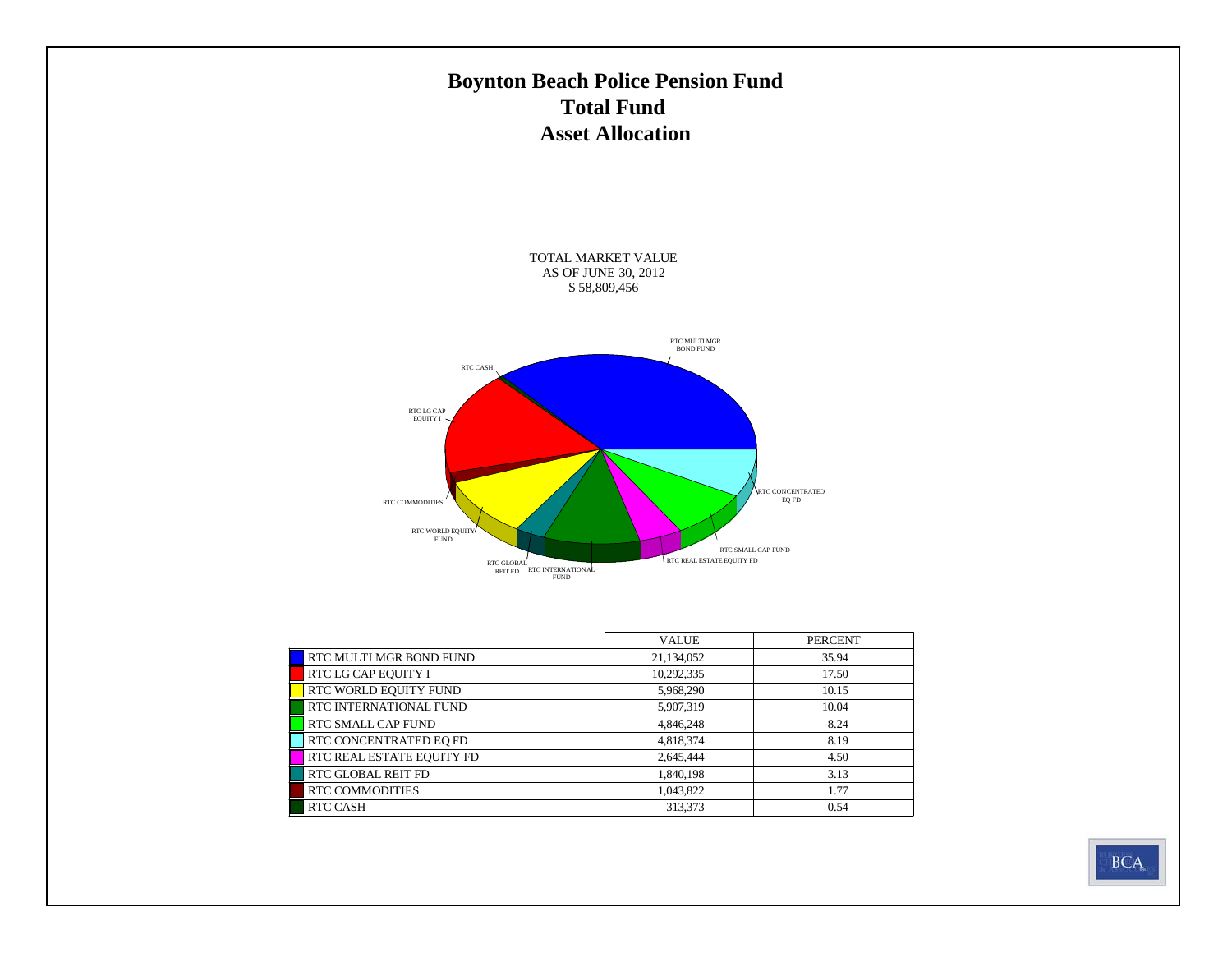### **Boynton Beach Police Pension Fund Total Fund Asset DistributionJune 30, 2012**



|                      | <b>OUARTER TO DATE</b> | <b>YEAR</b> | 2 YEARS | 3 YEARS | <b>4 YEARS</b> | 5 YEARS |
|----------------------|------------------------|-------------|---------|---------|----------------|---------|
| DOMESTIC EQUITY      | 33.93                  | 34.42       | 34.49   | 51.14   | 49.88          | 51.24   |
| <b>INTERNATIONAL</b> | 20.19                  | 20.86       | 25.26   | 9.21    | 8.82           | 8.62    |
| <b>FIXED INCOME</b>  | 35.94                  | 36.41       | 36.28   | 34.65   | 35.40          | 34.69   |
| <b>CASH</b>          | 0.53                   | 0.52        | 0.66    | 0.73    | 0.59           | 0.55    |
| <b>ALTERNATIVE</b>   | 9.40                   | 7.80        | 3.32    | 4.27    | 5.31           | N/A     |

**BCA**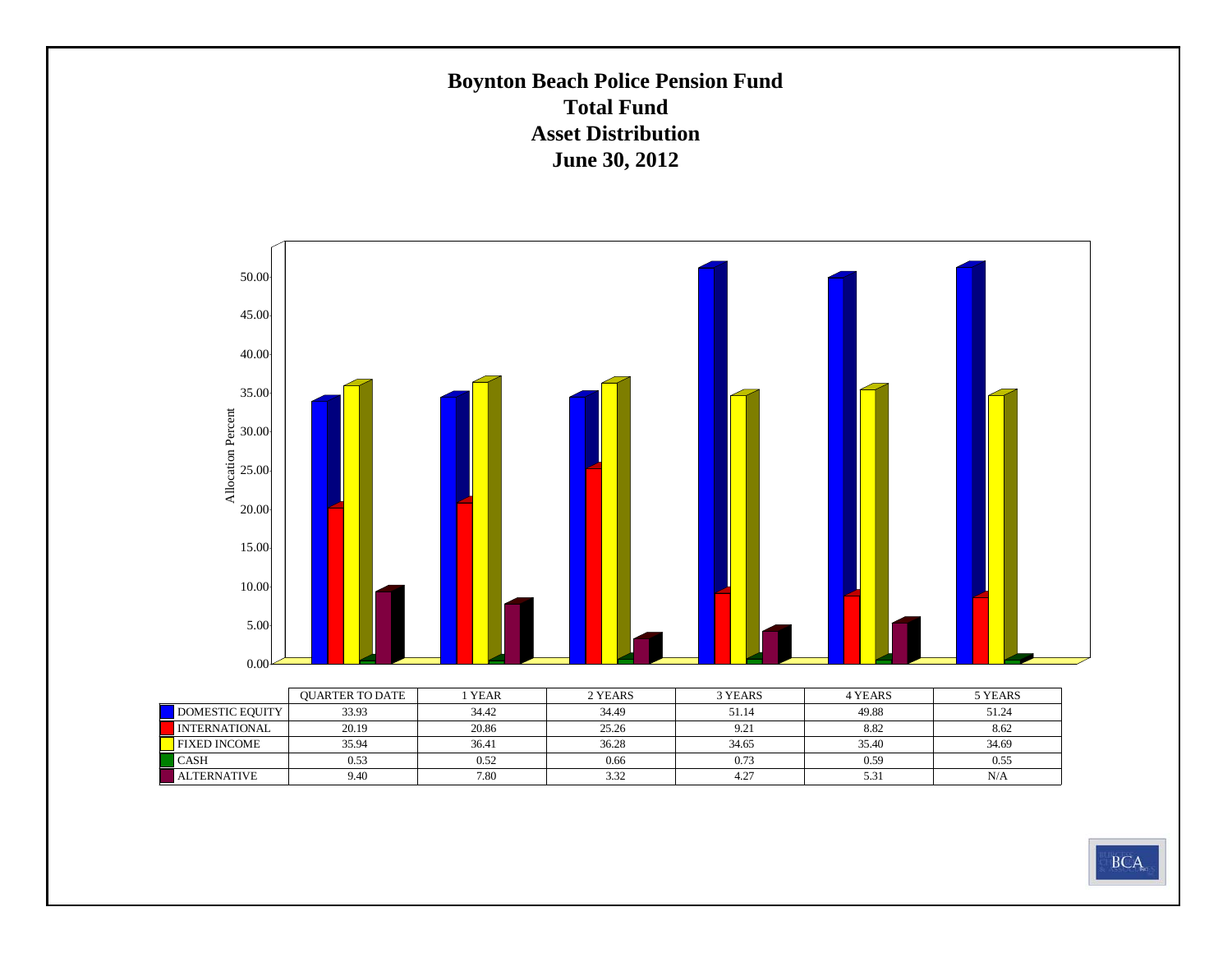### **Boynton Beach Police Pension Fund Total FundJune 30, 2012 Gross of Fees**

|                               |                      | <b>QTR</b> | <b>FYTD</b> | 1 Year     | 2 Year     | 3 Year     | 5 Year     |
|-------------------------------|----------------------|------------|-------------|------------|------------|------------|------------|
| Name                          | <b>Market Values</b> | <b>ROR</b> | <b>ROR</b>  | <b>ROR</b> | <b>ROR</b> | <b>ROR</b> | <b>ROR</b> |
| Domestic Equity               |                      |            |             |            |            |            |            |
| RTC Lg Cap Equity I           | 10,292,335           | $-4.4%$    | 22.7%       | 2.8%       | 17.0%      | 16.1%      | 0.5%       |
| RTC Concentrated Eq Fd        | 4,818,374            | $-6.1%$    | 20.5%       | 0.2%       | 16.5%      | 15.9%      | N/A        |
| RTC Small Cap Fund            | 4,846,248            | $-4.3%$    | 26.9%       | $-0.8%$    | 18.4%      | 19.0%      | 0.4%       |
| <b>Total Domestic Equity</b>  | 19,956,957           | $-4.8%$    | 23.2%       | 1.3%       | 16.7%      | 16.3%      | N/A        |
| <b>International Equity</b>   |                      |            |             |            |            |            |            |
| <b>RTC International Fund</b> | 5,907,319            | $-8.2%$    | 7.7%        | $-14.4%$   | 6.5%       | 7.6%       | $-4.4%$    |
| RTC World Equity Fund         | 5,968,290            | $-7.6%$    | 14.0%       | $-7.9%$    | 10.3%      | N/A        | N/A        |
| <b>Total Equity</b>           | 31,832,566           | $-5.9%$    | 18.4%       | $-3.6%$    | 13.5%      | 13.7%      | N/A        |
| Fixed Income                  |                      |            |             |            |            |            |            |
| RTC Multi Mgr Bond Fund       | 21,134,052           | 2.2%       | 5.8%        | 7.6%       | 7.2%       | 10.8%      | N/A        |
| <b>Total Fixed Income</b>     | 21,134,052           | 2.2%       | 5.8%        | 7.6%       | 7.2%       | 10.8%      | N/A        |
| Cash                          |                      |            |             |            |            |            |            |
| RTC Cash                      | 313,373              | 0.0%       | 0.1%        | 0.1%       | 0.1%       | 0.1%       | 1.4%       |
| Alternative                   |                      |            |             |            |            |            |            |
| RTC Real Estate Equity Fd     | 2,645,444            | 2.5%       | 8.6%        | 12.8%      | 17.2%      | 8.2%       | $-1.9%$    |
| <b>RTC Global REIT Fd</b>     | 1,840,198            | 1.9%       | 24.1%       | 0.7%       | N/A        | N/A        | N/A        |
| <b>RTC Commodities</b>        | 1,043,822            | $-4.9%$    | $-3.2%$     | $-13.6%$   | N/A        | N/A        | N/A        |
| TOTAL: (1, 2, 3, 4, 5, 6)     | 58,809,456           | $-2.4%$    | 13.0%       | 1.1%       | 11.6%      | 12.6%      | 1.4%       |
| <b>Consultant's Bnch</b>      |                      | $-1.7%$    | 13.7%       | 2.6%       | 12.1%      | 13.3%      | 2.6%       |
| <b>Russell Custom Bnch</b>    |                      | $-1.5%$    | 13.0%       | 2.7%       | 11.7%      | 11.8%      | N/A        |
| Russell 1000 Index            |                      | $-3.1%$    | 22.3%       | 4.4%       | 17.3%      | 16.6%      | 0.4%       |
| Russell 2000                  |                      | $-3.5%$    | 25.3%       | $-2.1%$    | 16.0%      | 17.8%      | 0.5%       |
| <b>International Bnch</b>     |                      | $-7.6%$    | 6.0%        | $-14.5%$   | 5.5%       | 6.2%       | $-5.8%$    |
| MSCI AC Wrld X US             |                      | $-7.4%$    | 7.0%        | $-14.1%$   | 5.8%       | 7.4%       | $-4.2%$    |
| <b>Fixed Income Bnch</b>      |                      | 2.1%       | 3.5%        | 7.5%       | 5.7%       | 6.9%       | 6.8%       |
| ML 3M TBill                   |                      | 0.0%       | 0.0%        | 0.1%       | 0.1%       | 0.1%       | 1.0%       |
| Real Estate Bnch              |                      | 2.6%       | 8.6%        | 12.4%      | 16.4%      | 8.4%       | 2.3%       |
| <b>REIT Bnch</b>              |                      | 1.8%       | 23.0%       | 1.6%       | 16.0%      | 21.4%      | $-3.7%$    |
| <b>DJ UBS Commodities</b>     |                      | $-4.5%$    | $-3.4%$     | $-14.3%$   | N/A        | N/A        | N/A        |

1 Consultant's Bnch (IPS hybrid benchmark objective): Mar'12 is 34% Russell 1000 + 11% Russell Mid-Cap + 11% MSCI Net EAFE + 4% MSCI Net EM + 5% FTSE/NAREIT + 30% BC Aggregate + 5% BC TIPS; from Sep'09 was 34% Russell 1000 + 11% Russell Mid-Cap+ 11% MSCI<br>Net EAFE + 4% MSCI Net EM + 5% Wilshire REIT + 30% BC Aggregate + 5% BC TIPS; from May'05 was 34% Ru Net EAFE + 4% MSCI Net EM + 5% Wilshire REIT + 30% BC Aggregate + 5% BC TIPS; from May'05 was 34% Russell 1000 + 16% Russell Mid-Cap+ 10% MSCI Gross EAFE +5% Wilshire REIT + 30% LB Intermediate Aggregate + 5% Lehman Intermediate TIPS; from Jun'02 was 60% S&P 500 + 35 Lehman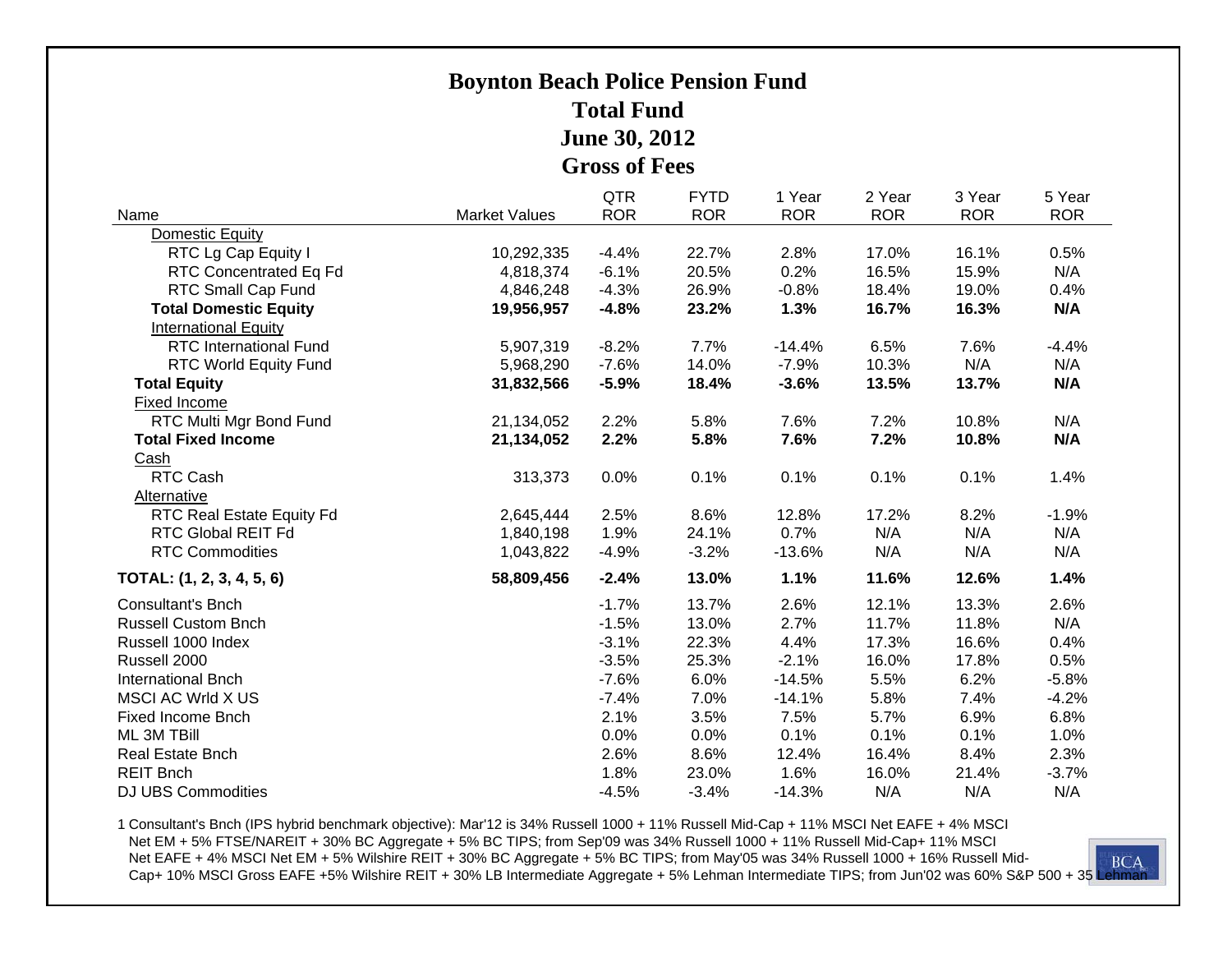### **Boynton Beach Police Pension Fund Total FundJune 30, 2012 Gross of Fees**

#### Gov't/Credit.

2 Russell Custom Bnch: Mar'12 is 26% Russell 1000 + 8% Russell 2000 + 10% AIM Composite (90% Russell Developed ex-US Large Cap Net + 10% Russell Emerging Markets Large Cap Net) + 10% Russell Developed Large Cap Net + 36% BC Aggregate + 5% NCREIF ODCE +3% FTSE EPRA-NAREIT Dev RE Net + 2% Dow Jones UBS Commodities Net; from Sep'09 was 35% Russell 1000 + 10% Russell 2000 + 15% AIM Composite (90% MSCI NET EAFE + 10% MSCI Net EM) + 35% BC Aggregate + 5% NCREIF ODCE; from Jun'08 was 41% Russell 1000 + 10% Russell 2000 + 9% AIM Composite (90% MSCI NET EAFE + 10% MSCI Net EM) + 5% NCREIF + 35% LB Aggregate.

3 International Benchmark: from Mar'12 is 100% AIM Composite (90% Russell Developed ex-US Large Cap Net + 10% Russell Emerging Markets Large Cap Net); from Jun'08 was 100% AIM Custom Composite (90% MSCI Net EAFE + 10% MSCI Emerging Markets Net); prior was MSCI Gross EAFE.

4 Fixed Income Bnch (IPS fixed income hybrid) Sep'09 is 100% BC Aggregate; from May05 was 100% LB Intermediate Aggregate; from Jun'02 was 100% Lehman Gov't/Credit.

5 Real Estate Bnch: from Sept'09 is 100% NCREIF ODCE; prior was 100% NCREIF.

6 REIT Bnch: from Sep'09 is FTSE EPRA/NAREIT Developed Real Estate Index Net; prior was DJ Wilshire REIT.

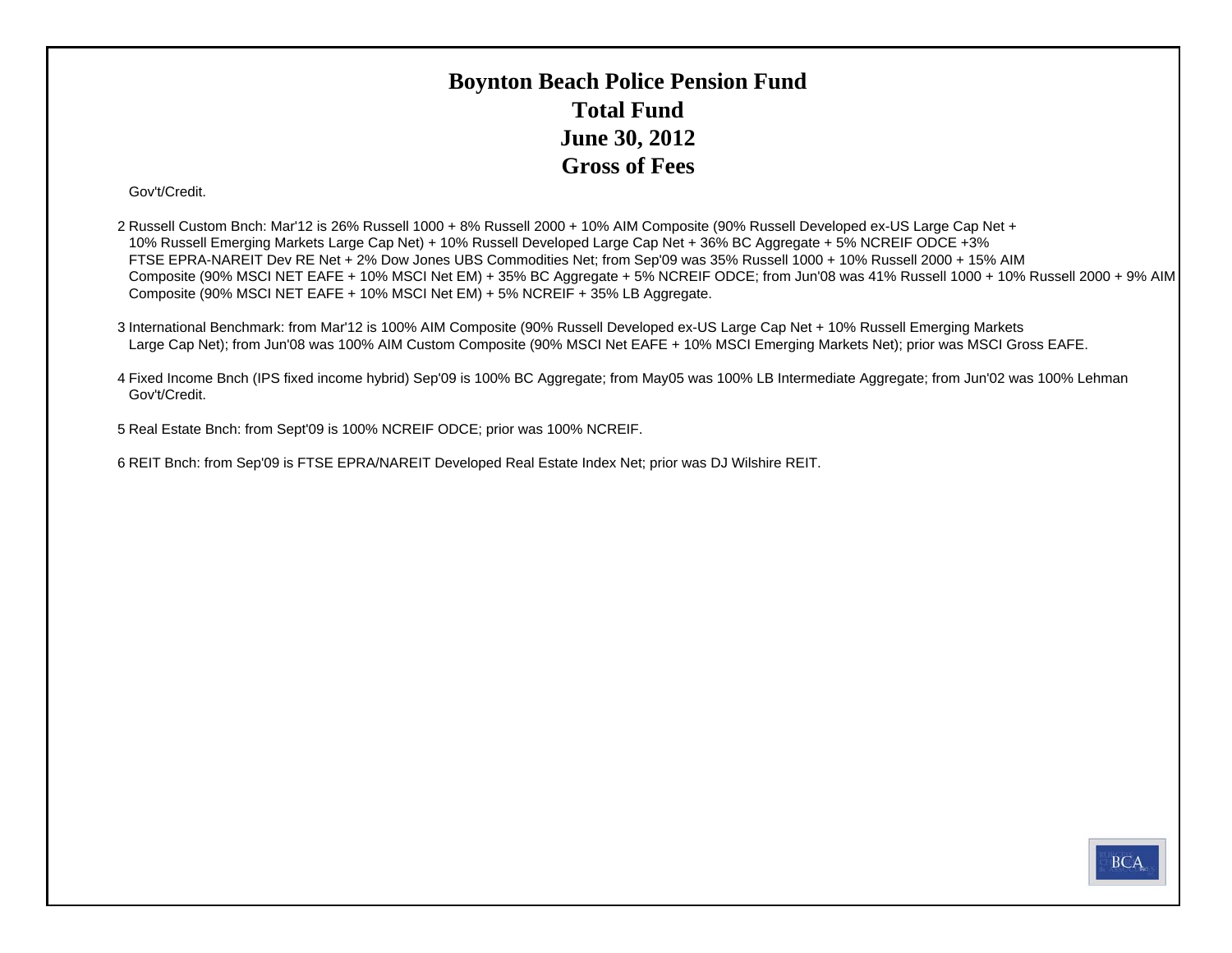#### **Boynton Beach Police Pension Fund Total Fund Fiscal Year Rates of Return September 30, 2002 Through June 30, 2012**



|           | X/TD<br><b>FISCA</b><br>1 L | 2011                      | 2010               | 2000<br>ZUU)        | 0000<br>zuus        | 2007     | 2006        | 2005             | 200           | 2003  |
|-----------|-----------------------------|---------------------------|--------------------|---------------------|---------------------|----------|-------------|------------------|---------------|-------|
| l mm<br>. | 13.04                       | $\sim$<br>,,<br>U.L.<br>. | $\sim$ $\sim$<br>. | $\mathbf{a}$<br>0.2 | 1770<br>1.10<br>- 1 | . .<br>. | 705<br>1.0J | $\Omega$<br>1.O. | $0.1^{\circ}$ | 15.90 |

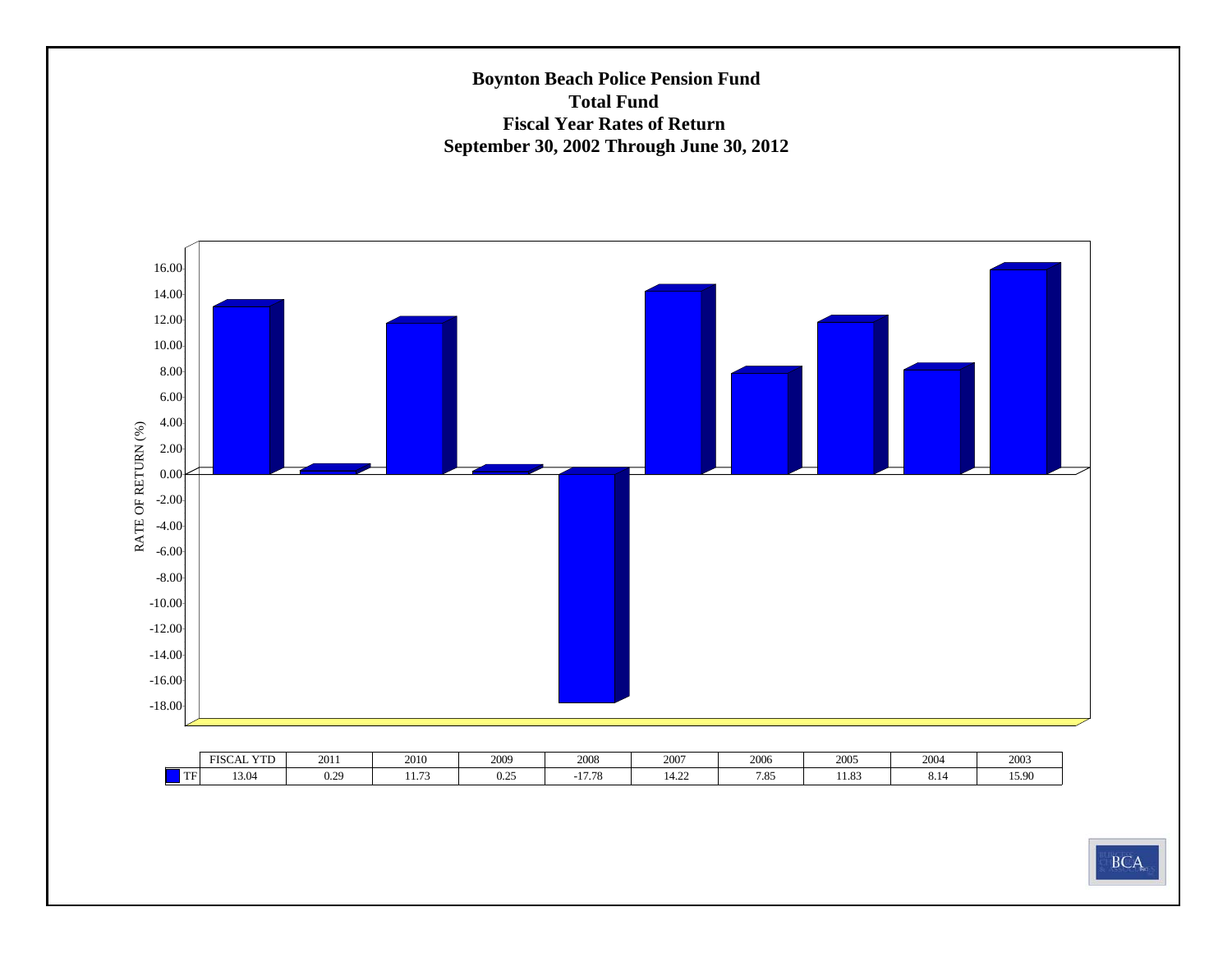#### **Boynton Beach Police Pension Fund Quartile Ranking Total Fund Versus BNY Mellon Public Funds UniverseJune 30, 2007 Through June 30, 2012**

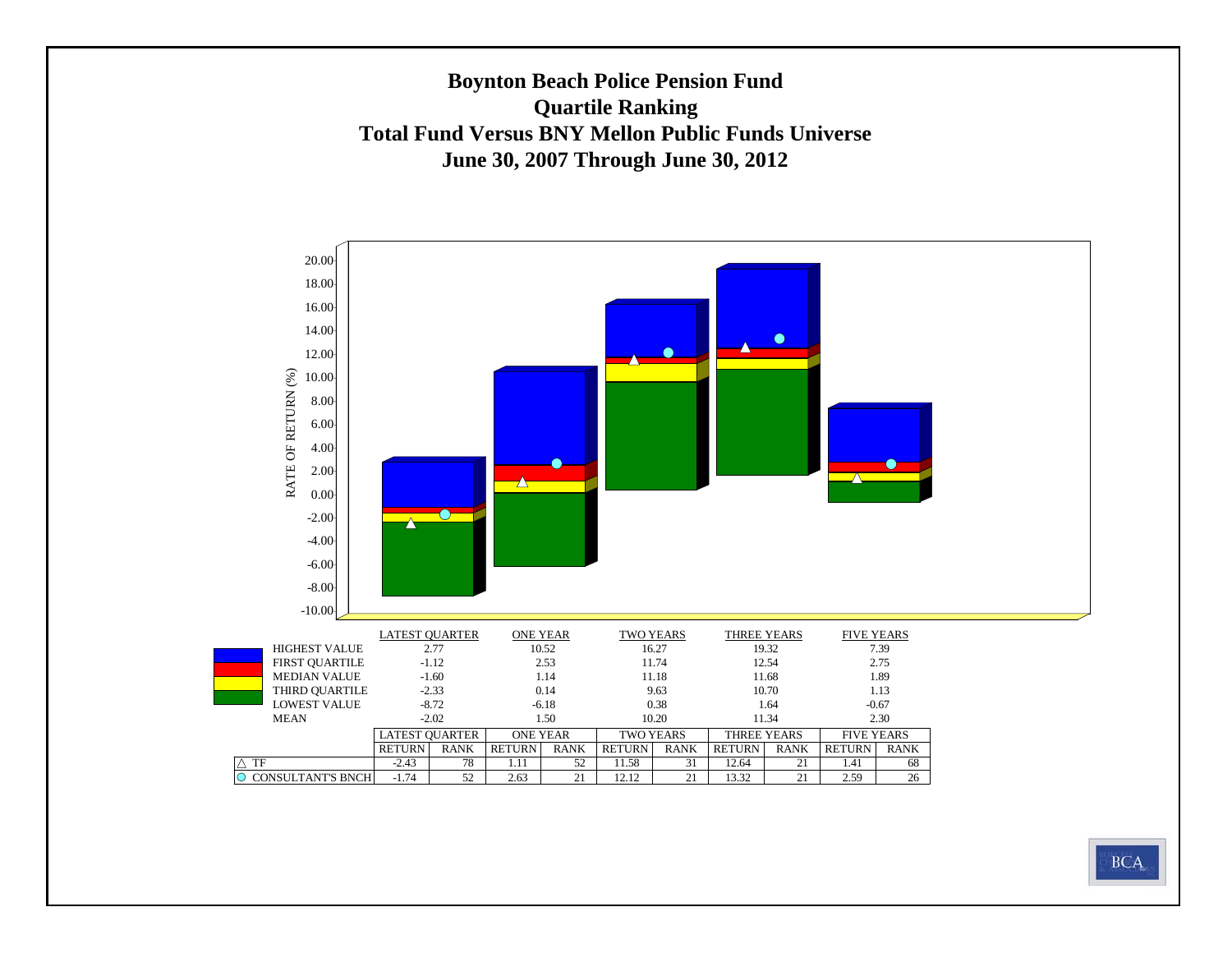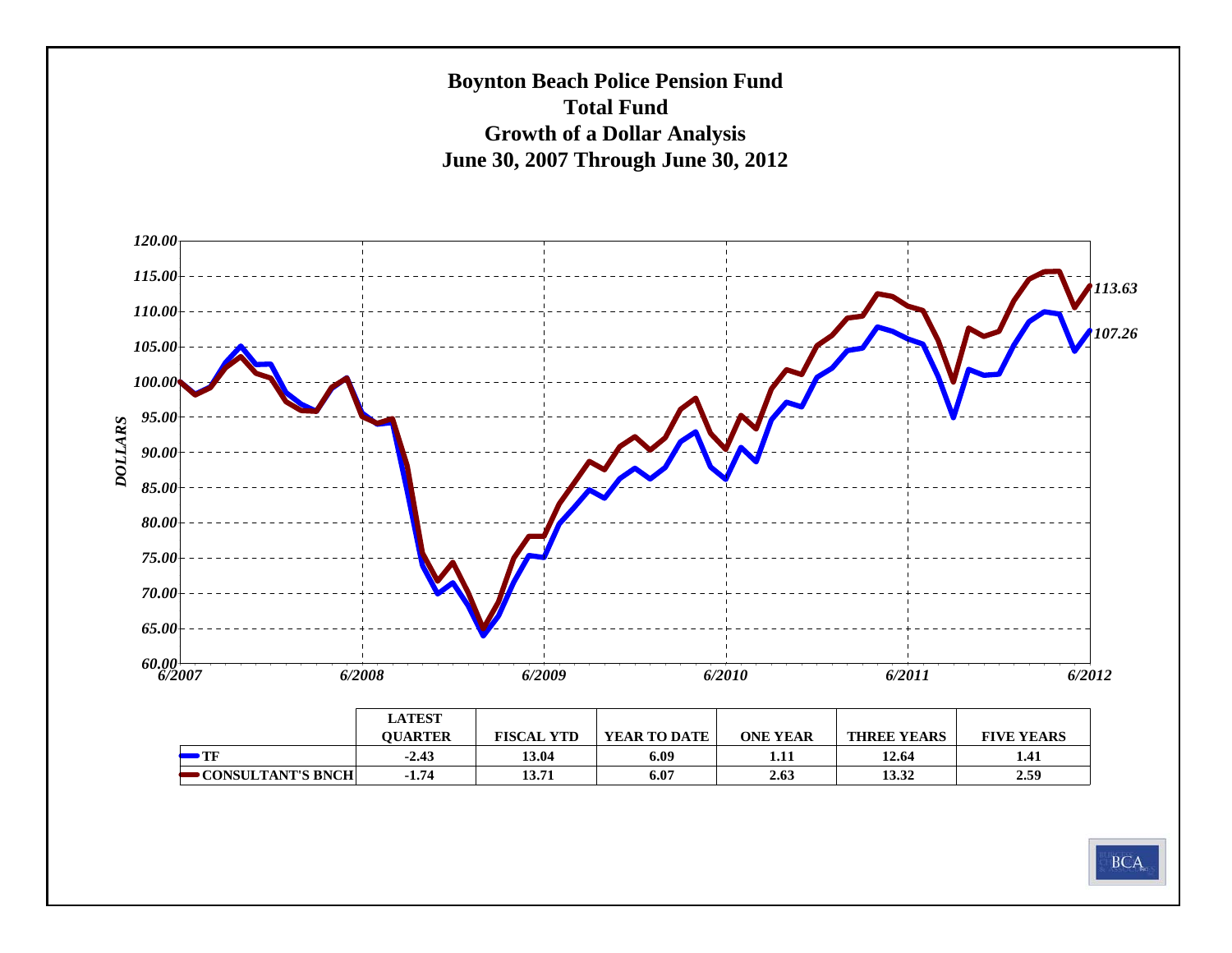## **Boynton Beach Police Pension Fund RTC Lg Cap Equity I Performance Profile Through June 30, 2012**

|                         | <b>ENDED</b> | <b>RETURN</b> |
|-------------------------|--------------|---------------|
| <b>BEST OUARTER</b>     | 9/2009       | 16.41         |
| <b>WORST OUARTER</b>    | 12/2008      | $-23.00$      |
| <b>BEST 4 OUARTERS</b>  | 6/2011       | 33.25         |
| <b>WORST 4 OUARTERS</b> | 6/2009       | $-28.86$      |

| TOTAL # OF PERIODS:    | 60 |
|------------------------|----|
| # OF POSITIVE PERIODS: | 33 |
| # OF NEGATIVE PERIODS: | 27 |

|                       | <b>OUARTER</b> |               |             |              |              |              |
|-----------------------|----------------|---------------|-------------|--------------|--------------|--------------|
|                       | TO             | <b>FISCAL</b> | <b>ONE</b>  | TWO          | <b>THREE</b> | <b>FIVE</b>  |
|                       | <b>DATE</b>    | YTD           | <b>YEAR</b> | <b>YEARS</b> | <b>YEARS</b> | <b>YEARS</b> |
| <b>TOTAL FUND</b>     | $-4.36$        | 22.65         | 2.76        | 17.02        | 16.13        | 0.46         |
| RUSSELL 1000 INDEX    | $-3.12$        | 22.34         | 4.37        | 17.35        | 16.64        | 0.39         |
| <b>EXCESS</b>         | $-1.24$        | 0.32          | $-1.62$     | $-0.33$      | $-0.51$      | 0.07         |
| <b>RISKLESS INDEX</b> | 0.03           | 0.04          | 0.06        | 0.11         | 0.12         | 0.98         |
| <b>REAL ROR</b>       | $-4.46$        | 21.24         | 0.92        | 13.98        | 13.74        | $-1.45$      |

|                   |               | <b>UNIVERSE</b> | <b>STD</b> | SHARPE       |              |             |           | <b>INFO</b>  |
|-------------------|---------------|-----------------|------------|--------------|--------------|-------------|-----------|--------------|
| <b>PERIOD</b>     | <b>RETURN</b> | <b>RANKING</b>  | DEV        | <b>RATIO</b> | <b>ALPHA</b> | <b>BETA</b> | R-SOUARED | <b>RATIO</b> |
| ONE YEAR          | 2.76          | 55              | 20.08      | 0.13         | $-1.85$      | 1.12        | 99.83     | $-0.53$      |
| TWO YEARS         | $'7.02$ .     | 39              | 17.75      | 0.95         | $-1.75$      | $1.10^{-7}$ | 99.77     | $-0.02$      |
| THREE YEARS       | 16.13         | 38              | 17.35      | 0.92         | $-1.35$      | 1.07        | 99.48     | $-0.16$      |
| <b>FIVE YEARS</b> | 0.46          | 61              | 20.43      | $-0.03$      | 0.21         | 1.04        | 98.87     | 0.10         |

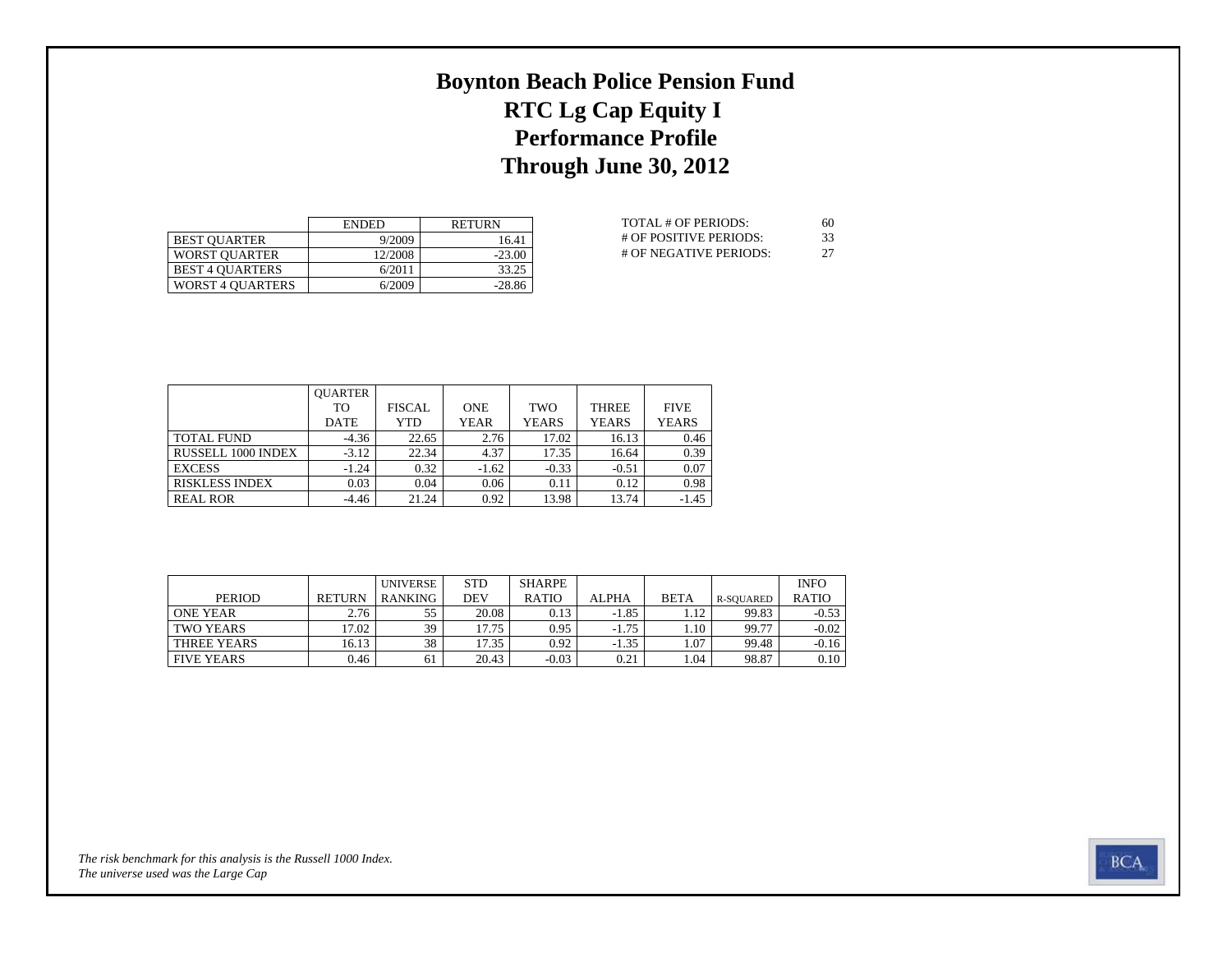### **Boynton Beach Police Pension Fund RTC Lg Cap Equity I Performance in Rising and Declining Markets June 30, 2007 Through June 30, 2012**

#### UP MARKET PERFORMANCE



|                    | YTD   | <b>ONE YEAR</b> | THREE YEARS | <b>FIVE YEARS</b> |
|--------------------|-------|-----------------|-------------|-------------------|
| <b>TOTAL FUND</b>  | 18.60 | 33.80           | 68.10       | 65.95             |
| RUSSELL 1000 INDEX | 17.22 | 31.45           | 65.49       | 62.04             |
| <b>DIFFERENCE</b>  | 1.38  | 2.34            | 2.61        | 3.92              |
| <b>RATIO</b>       | 1.08  | 1.07            | 1.04        | 1.06              |
| <b>UP PERIODS</b>  |       |                 | 23          | 34                |



|                           | YTD     | <b>ONE YEAR</b> | THREE YEARS | <b>FIVE YEARS</b> |
|---------------------------|---------|-----------------|-------------|-------------------|
| <b>TOTAL FUND</b>         | $-7.88$ | $-23.20$        | $-39.64$    | -47.89            |
| <b>RUSSELL 1000 INDEX</b> | $-6.69$ | $-20.60$        | $-37.18$    | $-46.33$          |
| <b>DIFFERENCE</b>         | -1.19   | $-2.60$         | $-2.45$     | $-1.57$           |
| <b>RATIO</b>              | 1.18    | 1.13            | 1.07        | 1.03              |
| <b>DOWN PERIODS</b>       |         |                 |             |                   |

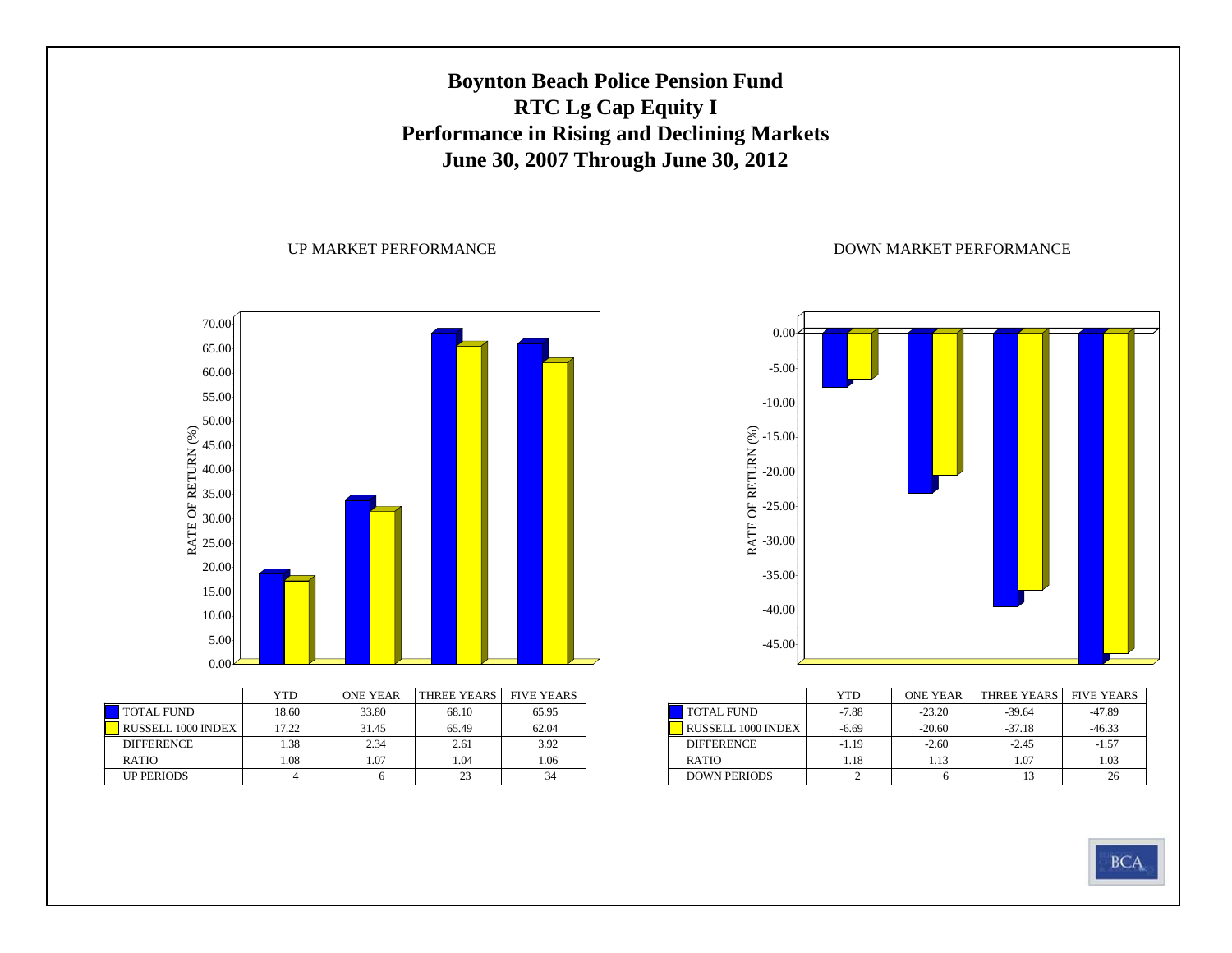## **Boynton Beach Police Pension Fund RTC Concentrated Eq Fd Performance Profile Through June 30, 2012**

|                         | <b>ENDED</b> | <b>RETURN</b> |
|-------------------------|--------------|---------------|
| <b>BEST OUARTER</b>     | 9/2009       | 15.33         |
| <b>WORST OUARTER</b>    | 9/2011       | $-16.91$      |
| <b>BEST 4 OUARTERS</b>  | 6/2011       | 35.60         |
| <b>WORST 4 OUARTERS</b> | 6/2012       | 0.16          |

| TOTAL # OF PERIODS:    | 36 |
|------------------------|----|
| # OF POSITIVE PERIODS: | 22 |
| # OF NEGATIVE PERIODS: | 14 |

|                       | <b>OUARTER</b> |               |             |              |              |
|-----------------------|----------------|---------------|-------------|--------------|--------------|
|                       | TО             | <b>FISCAL</b> | <b>ONE</b>  | <b>TWO</b>   | <b>THREE</b> |
|                       | <b>DATE</b>    | YTD           | <b>YEAR</b> | <b>YEARS</b> | <b>YEARS</b> |
| <b>TOTAL FUND</b>     | $-6.09$        | 20.53         | 0.16        | 16.54        | 15.90        |
| RUSSELL 1000 INDEX    | $-3.12$        | 22.34         | 4.37        | 17.35        | 16.64        |
| <b>EXCESS</b>         | $-2.98$        | $-1.80$       | $-4.22$     | $-0.81$      | $-0.74$      |
| <b>RISKLESS INDEX</b> | 0.03           | 0.04          | 0.06        | 0.11         | 0.12         |
| <b>REAL ROR</b>       | $-6.19$        | 19.15         | $-1.63$     | 13.52        | 13.51        |

|                 |               | <b>UNIVERSE</b>          | <b>STD</b> | <b>SHARPE</b> |              |             |           | <b>INFO</b>  |
|-----------------|---------------|--------------------------|------------|---------------|--------------|-------------|-----------|--------------|
| <b>PERIOD</b>   | <b>RETURN</b> | RANKING                  | DEV        | <b>RATIO</b>  | <b>ALPHA</b> | <b>BETA</b> | R-SOUARED | <b>RATIO</b> |
| <b>ONE YEAR</b> | 0.16          | $\overline{\phantom{a}}$ | 20.23      | $0.00\,$      | $-4.41$      | 12          | 99.44     | $-1.37$      |
| TWO YEARS       | 16.54         | 45                       | 18.01      | 0.91          | $-2.31$      |             | 98.93     | $-0.16$      |
| THREE YEARS     | 15.90         | 42                       | 17.46      | 0.90          | $-1.58$      | . 07        | 98.70     | $-0.20$      |

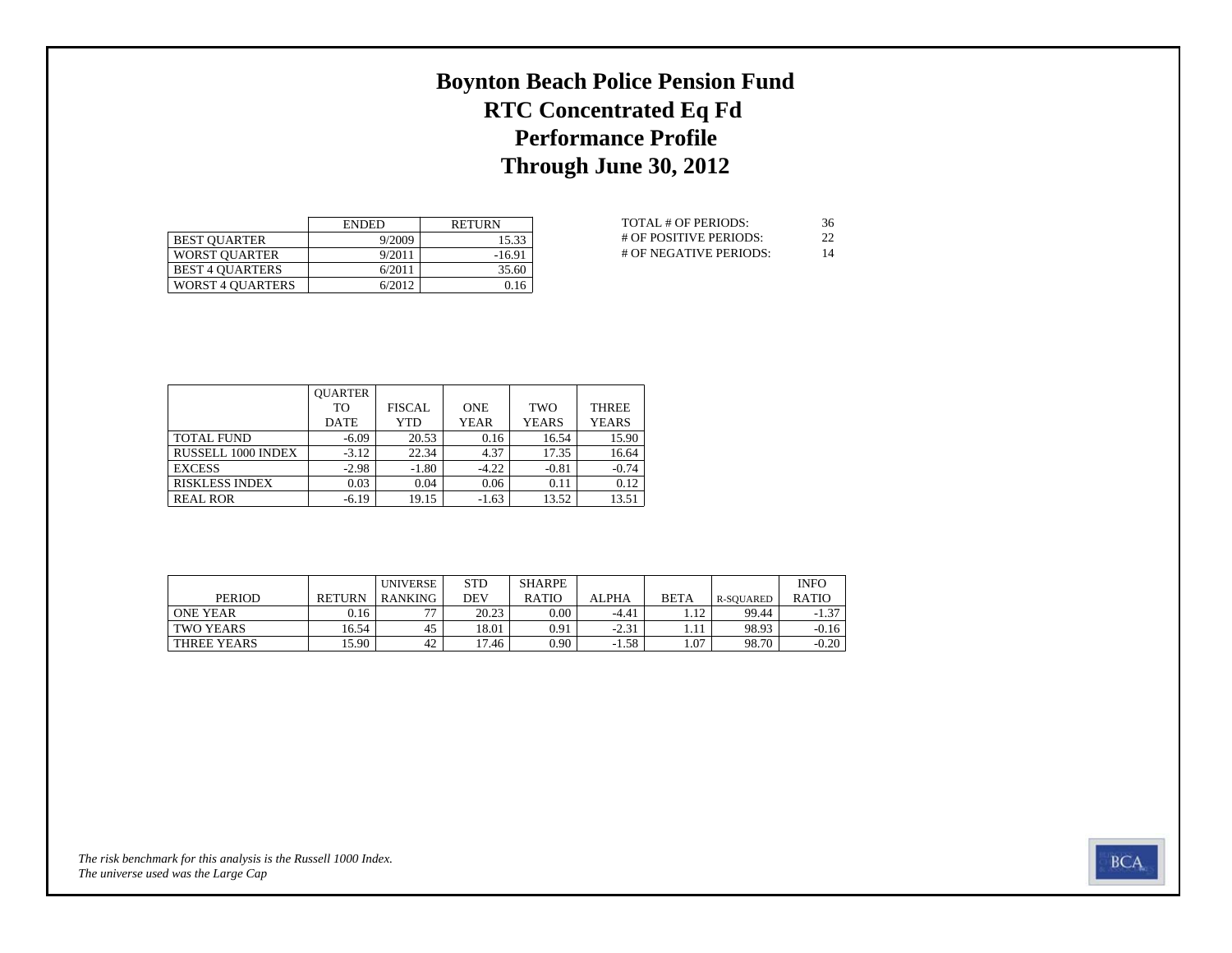### **Boynton Beach Police Pension Fund RTC Concentrated Eq Fd Performance in Rising and Declining Markets June 30, 2009 Through June 30, 2012**

#### UP MARKET PERFORMANCE

RATE OF RETURN (%) 70.00 65.0060.00 55.00 50.00 45.00 40.00 35.00 30.00 25.00 20.00 15.00 10.005.00 $_{0.00}$ 

|                           | YTD   | <b>ONE YEAR</b> | THREE YEARS |
|---------------------------|-------|-----------------|-------------|
| <b>TOTAL FUND</b>         | 18.50 | 32.96           | 68.32       |
| <b>RUSSELL 1000 INDEX</b> | 17.22 | 31.45           | 65.49       |
| <b>DIFFERENCE</b>         | 1.27  | 1.50            | 2.84        |
| <b>RATIO</b>              | 1.07  | 1.05            | .04         |
| <b>UP PERIODS</b>         |       |                 |             |



|                           | YTD     | <b>ONE YEAR</b> | THREE YEARS |
|---------------------------|---------|-----------------|-------------|
| <b>TOTAL FUND</b>         | -8.89   | $-24.67$        | $-4012$     |
| <b>RUSSELL 1000 INDEX</b> | $-6.69$ | $-20.60$        | $-37.18$    |
| <b>DIFFERENCE</b>         | $-2.20$ | -4.07           | $-2.93$     |
| <b>RATIO</b>              | 1.33    | 1.20            | 1.08        |
| <b>DOWN PERIODS</b>       |         |                 |             |

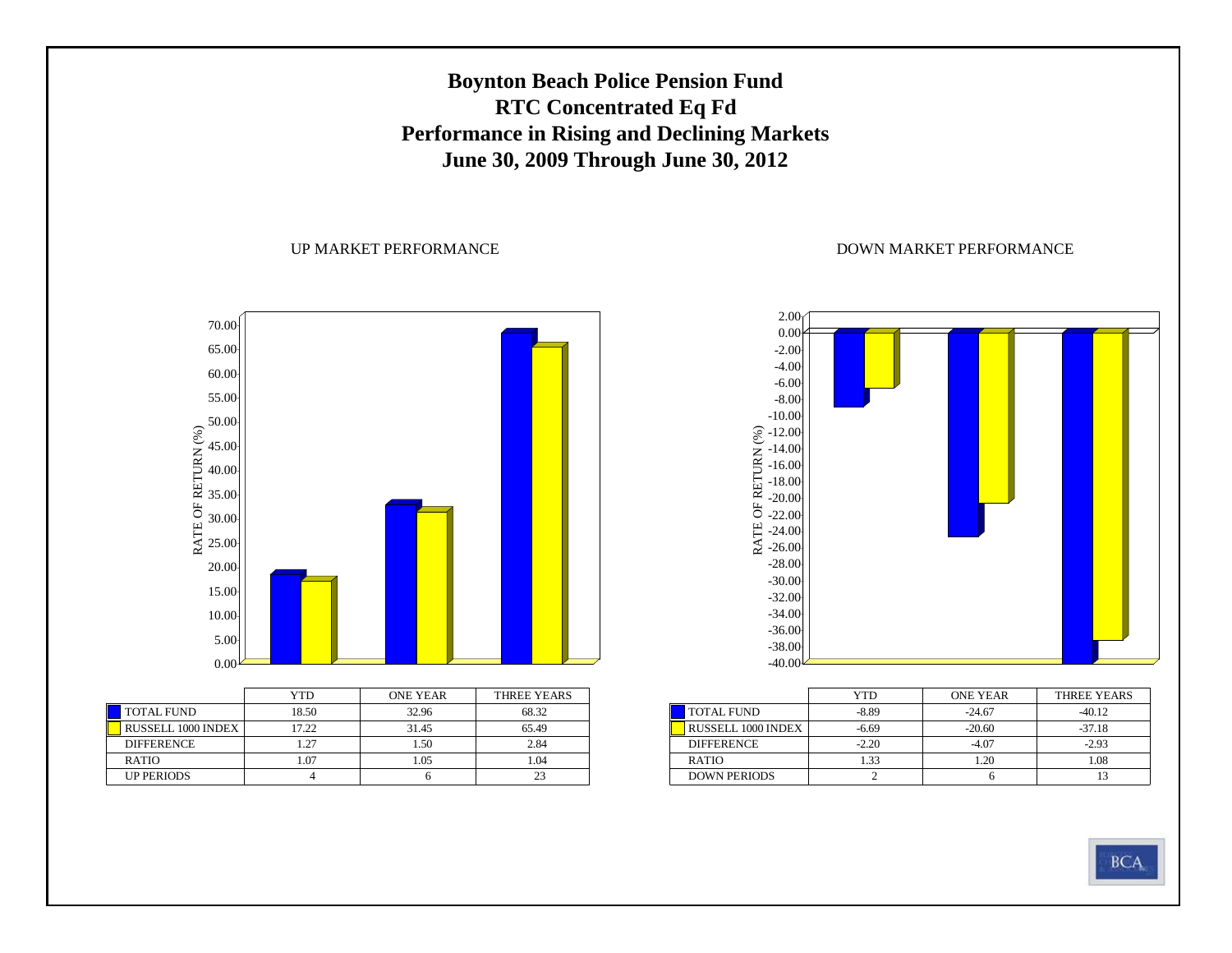## **Boynton Beach Police Pension Fund RTC Small Cap Fund Performance Profile Through June 30, 2012**

|                         | <b>ENDED</b> | <b>RETURN</b> |
|-------------------------|--------------|---------------|
| <b>BEST OUARTER</b>     | 6/2009       | 17.61         |
| <b>WORST OUARTER</b>    | 12/2008      | $-24.65$      |
| <b>BEST 4 OUARTERS</b>  | 6/2011       | 41.40         |
| <b>WORST 4 OUARTERS</b> | 6/2009       | $-30.50$      |

| TOTAL # OF PERIODS:    | 60 |
|------------------------|----|
| # OF POSITIVE PERIODS: | 35 |
| # OF NEGATIVE PERIODS: | 25 |

|                       | <b>OUARTER</b> |               |             |              |              |              |
|-----------------------|----------------|---------------|-------------|--------------|--------------|--------------|
|                       | TO             | <b>FISCAL</b> | <b>ONE</b>  | TWO          | <b>THREE</b> | <b>FIVE</b>  |
|                       | <b>DATE</b>    | YTD           | <b>YEAR</b> | <b>YEARS</b> | <b>YEARS</b> | <b>YEARS</b> |
| <b>TOTAL FUND</b>     | $-4.32$        | 26.90         | $-0.82$     | 18.42        | 18.99        | 0.44         |
| RUSSELL 2000          | $-3.47$        | 25.32         | $-2.08$     | 16.00        | 17.80        | 0.54         |
| <b>EXCESS</b>         | $-0.84$        | 1.57          | 1.26        | 2.43         | 1.19         | $-0.10$      |
| <b>RISKLESS INDEX</b> | 0.03           | 0.04          | 0.06        | 0.11         | 0.12         | 0.98         |
| <b>REAL ROR</b>       | $-4.41$        | 25.42         | $-2.62$     | 15.36        | 16.53        | $-1.46$      |

|                   |               | <b>UNIVERSE</b> | <b>STD</b> | SHARPE       |              |             |           | <b>INFO</b>  |
|-------------------|---------------|-----------------|------------|--------------|--------------|-------------|-----------|--------------|
| <b>PERIOD</b>     | <b>RETURN</b> | <b>RANKING</b>  | DEV        | <b>RATIO</b> | <b>ALPHA</b> | <b>BETA</b> | R-SOUARED | <b>RATIO</b> |
| <b>ONE YEAR</b>   | $-0.82$       | 33              | 24.13      | -0.04        | 1.30         | 00.1        | 98.85     | 0.49         |
| TWO YEARS         | 18.42         |                 | 21.52      | 0.85         | 222          | 0.99        | 98.90     | 0.92         |
| THREE YEARS       | 18.99         | 47              | 21.32      | 0.88         | 1.27         | 0.98        | 99.08     | 0.46         |
| <b>FIVE YEARS</b> | 0.44          | 68              | 23.88      | $-0.02$      | $-0.19$      | 0.95        | 96.53     | $-0.09$      |

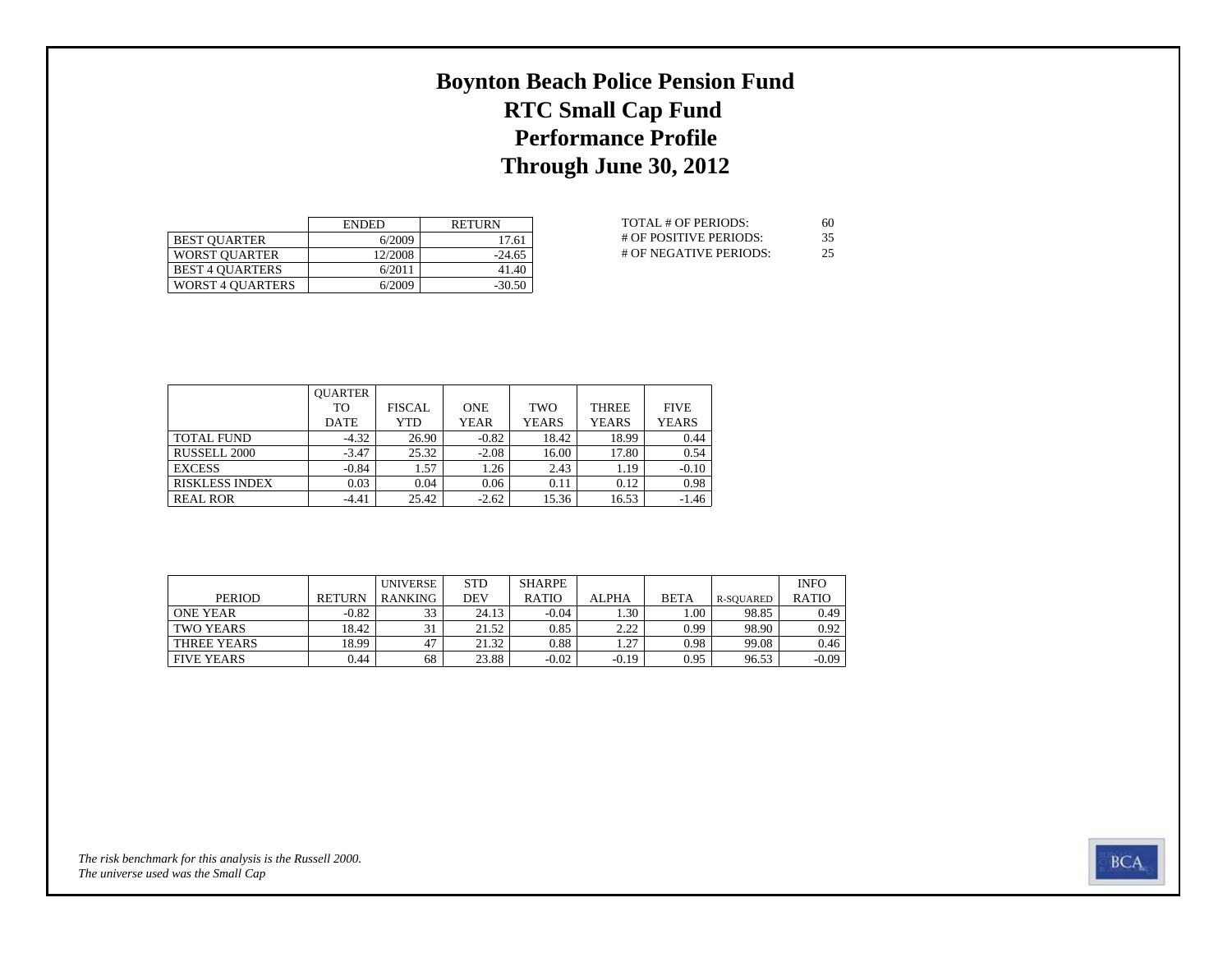### **Boynton Beach Police Pension Fund RTC Small Cap Fund Performance in Rising and Declining Markets June 30, 2007 Through June 30, 2012**

#### UP MARKET PERFORMANCE





|                     | YTD     | <b>ONE YEAR</b> | THREE YEARS | <b>FIVE YEARS</b> |
|---------------------|---------|-----------------|-------------|-------------------|
| <b>TOTAL FUND</b>   | $-8.14$ | $-27.56$        | $-44.82$    | $-54.68$          |
| <b>RUSSELL 2000</b> | $-8.06$ | $-28.43$        | $-46.22$    | $-56.78$          |
| <b>DIFFERENCE</b>   | $-0.08$ | 0.86            | 1.40        | 2.10              |
| <b>RATIO</b>        | 1.01    | 0.97            | 0.97        | 0.96              |
| <b>DOWN PERIODS</b> |         |                 | 14          | 25                |

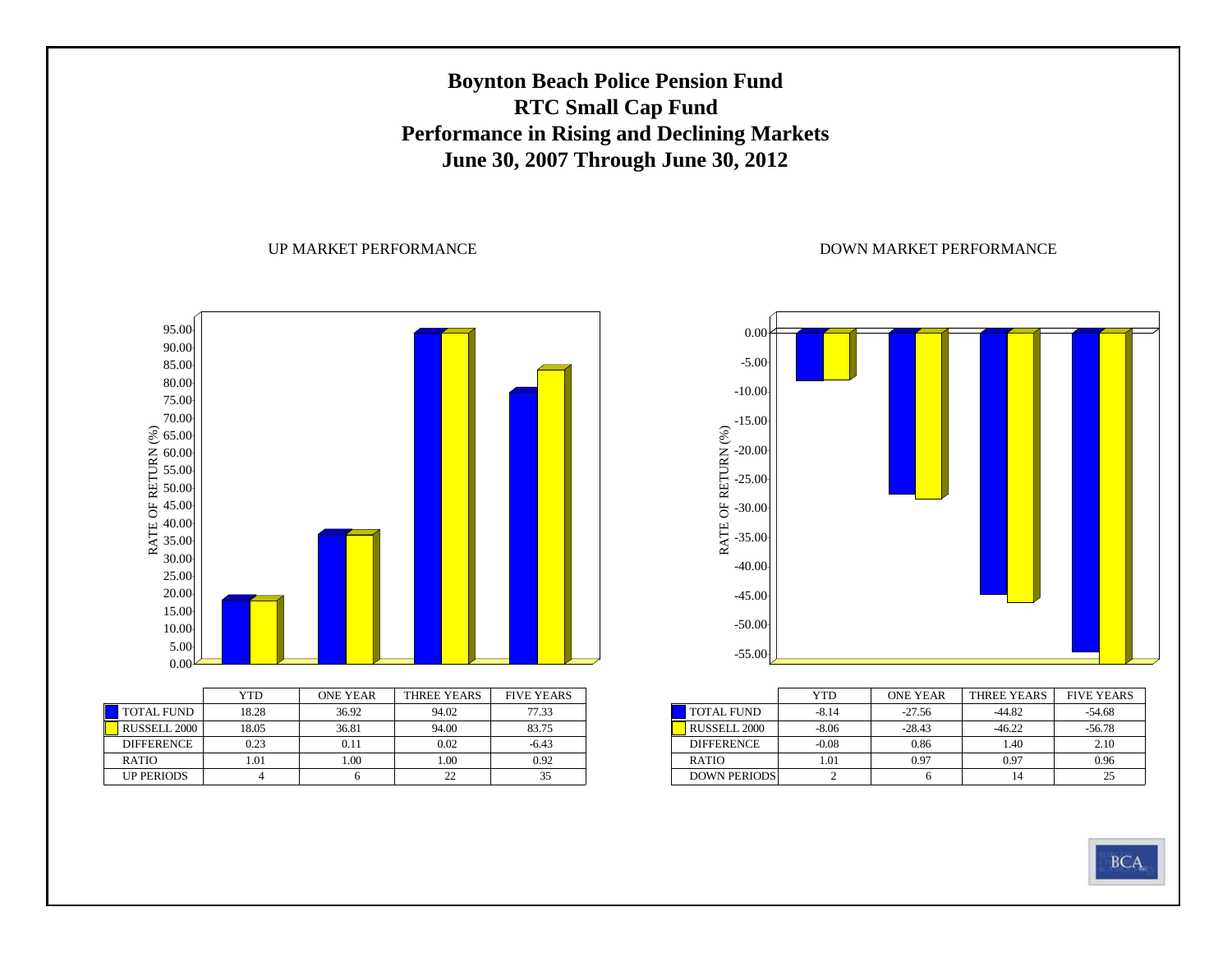## **Boynton Beach Police Pension Fund RTC International Fund Performance Profile Through June 30, 2012**

|                         | <b>ENDED</b> | <b>RETURN</b> |
|-------------------------|--------------|---------------|
| <b>BEST OUARTER</b>     | 6/2009       | 26.50         |
| <b>WORST OUARTER</b>    | 9/2008       | $-21.65$      |
| <b>BEST 4 OUARTERS</b>  | 6/2011       | 32.34         |
| <b>WORST 4 OUARTERS</b> | 6/2009       | $-30.92$      |

| TOTAL # OF PERIODS:    | 60   |
|------------------------|------|
| # OF POSITIVE PERIODS: | 28   |
| # OF NEGATIVE PERIODS: | -32. |

|                           | <b>OUARTER</b> |               |             |              |              |              |
|---------------------------|----------------|---------------|-------------|--------------|--------------|--------------|
|                           | TO             | <b>FISCAL</b> | <b>ONE</b>  | TWO          | <b>THREE</b> | <b>FIVE</b>  |
|                           | <b>DATE</b>    | YTD           | <b>YEAR</b> | <b>YEARS</b> | <b>YEARS</b> | <b>YEARS</b> |
| <b>TOTAL FUND</b>         | $-8.18$        | 7.68          | $-14.37$    | 6.45         | 7.57         | $-4.43$      |
| <b>INTERNATIONAL BNCH</b> | $-7.59$        | 5.97          | $-14.52$    | 5.48         | 6.18         | $-5.80$      |
| <b>EXCESS</b>             | $-0.59$        | 1.71          | 0.15        | 0.98         | 1.39         | 1.37         |
| <b>RISKLESS INDEX</b>     | 0.03           | 0.04          | 0.06        | 0.11         | 0.12         | 0.98         |
| <b>REAL ROR</b>           | $-8.27$        | 6.43          | $-15.92$    | 3.68         | 5.33         | $-6.26$      |

|                   |               | <b>UNIVERSE</b> | <b>STD</b> | SHARPE       |              |             |           | <b>INFO</b>  |
|-------------------|---------------|-----------------|------------|--------------|--------------|-------------|-----------|--------------|
| <b>PERIOD</b>     | <b>RETURN</b> | <b>RANKING</b>  | DEV        | <b>RATIO</b> | <b>ALPHA</b> | <b>BETA</b> | R-SOUARED | <b>RATIO</b> |
| ONE YEAR          | $-14.37$      | 76              | 23.36      | $-0.62$      | 0.17         | 00.1        | 98.04     | 0.05         |
| TWO YEARS         | 6.45          | 70              | 21.49      | 0.30         | 0.93         | 1.01        | 98.56     | 0.38         |
| THREE YEARS       | 7.57          | 60              | 20.94      | 0.36         | 1.24         | 1.03        | 97.79     | 0.45         |
| <b>FIVE YEARS</b> | $-4.43$       | 54              | 24.46      | $-0.22$      | 1.71         | 1.03        | 98.50     | 0.51         |

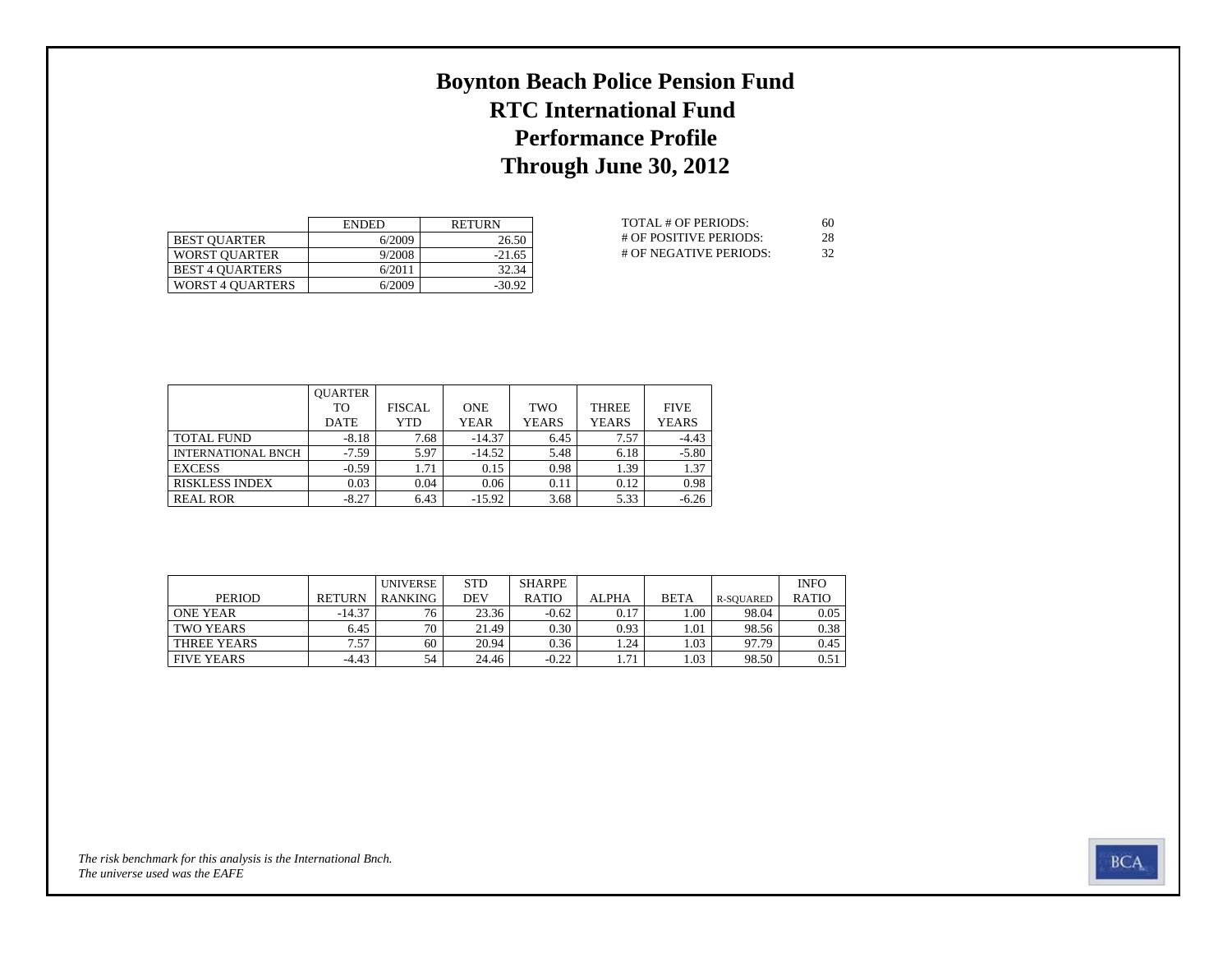### **Boynton Beach Police Pension Fund RTC International Fund Performance in Rising and Declining Markets June 30, 2007 Through June 30, 2012**

#### UP MARKET PERFORMANCE



|                           | <b>YTD</b> | <b>ONE YEAR</b> | <b>THREE YEARS FIVE YEARS</b> |        |
|---------------------------|------------|-----------------|-------------------------------|--------|
| <b>TOTAL FUND</b>         | 18.39      | 30.46           | 102.58                        | 108.37 |
| <b>INTERNATIONAL BNCH</b> | 18.91      | 30.81           | 95.12                         | 98.69  |
| <b>DIFFERENCE</b>         | $-0.51$    | $-0.35$         | 7.46                          | 9.68   |
| <b>RATIO</b>              | 0.97       | 0.99            | 1.08                          | 1.10   |
| <b>UP PERIODS</b>         |            |                 |                               | 26     |



|                           | YTD      | <b>ONE YEAR</b> | <b>THREE YEARS</b> FIVE YEARS |          |
|---------------------------|----------|-----------------|-------------------------------|----------|
| <b>TOTAL FUND</b>         | $-13.17$ | $-34.36$        | $-38.95$                      | $-47.34$ |
| <b>INTERNATIONAL BNCH</b> | $-13.87$ | $-34.66$        | $-38.40$                      | $-46.76$ |
| <b>DIFFERENCE</b>         | 0.70     | 0.29            | $-0.55$                       | $-0.58$  |
| <b>RATIO</b>              | 0.95     | 0.99            | 1.01                          | 1.01     |
| <b>DOWN PERIODS</b>       |          |                 | 19                            | 34       |

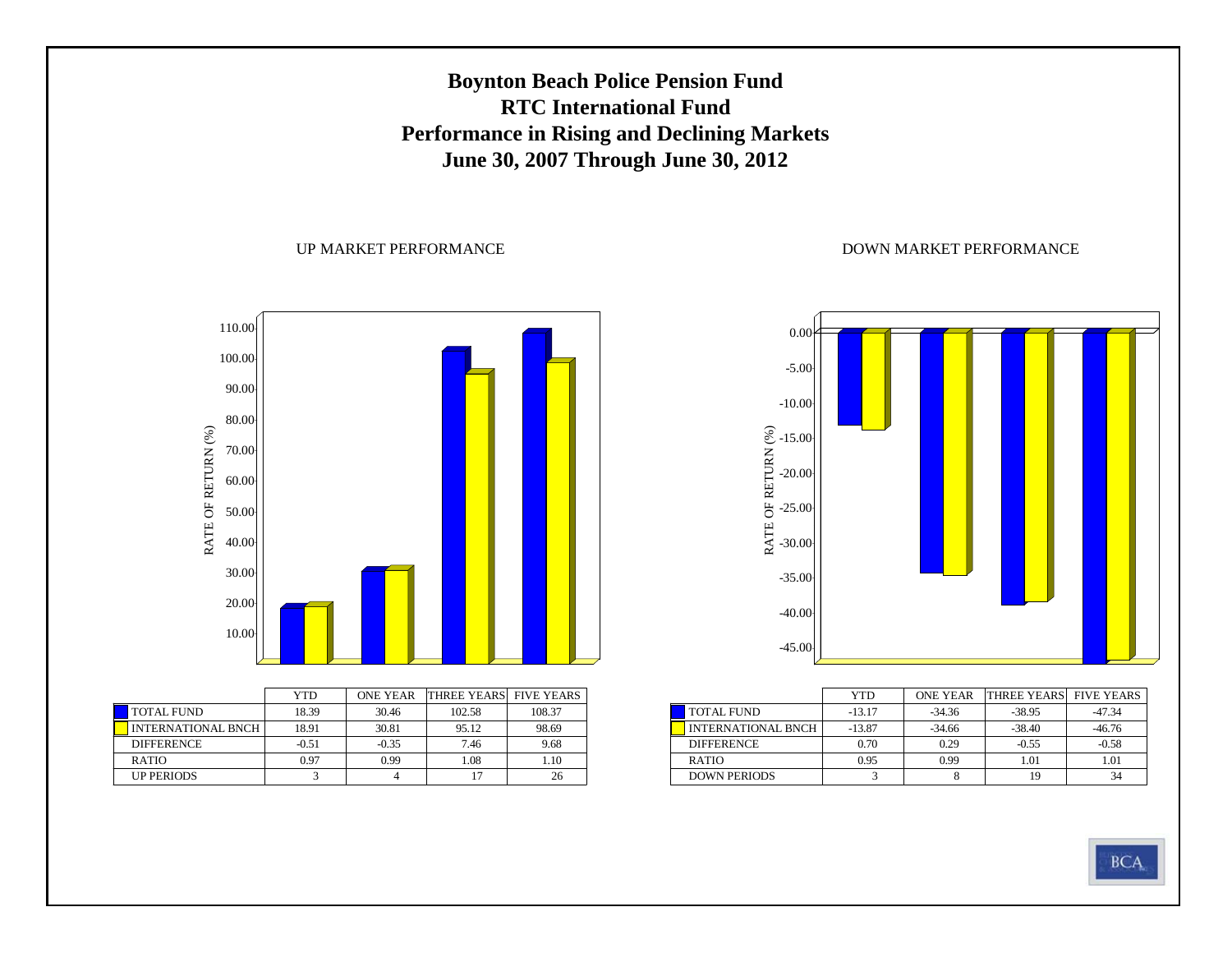### **Boynton Beach Police Pension Fund RTC World Equity Fund Performance Profile Through June 30, 2012**

|                         | <b>ENDED</b> | <b>RETURN</b> |
|-------------------------|--------------|---------------|
| <b>BEST OUARTER</b>     | 3/2012       | 14.48         |
| <b>WORST OUARTER</b>    | 9/2011       | $-19.23$      |
| <b>BEST 4 OUARTERS</b>  | 6/2011       | 32.14         |
| <b>WORST 4 OUARTERS</b> | 6/2012       | $-7.91$       |

| TOTAL # OF PERIODS:    | 24 |
|------------------------|----|
| # OF POSITIVE PERIODS: | 12 |
| # OF NEGATIVE PERIODS: | 12 |

|                          | <b>OUARTER</b> |               |             |              |
|--------------------------|----------------|---------------|-------------|--------------|
|                          | TО             | <b>FISCAL</b> | <b>ONE</b>  | <b>TWO</b>   |
|                          | <b>DATE</b>    | YTD           | <b>YEAR</b> | <b>YEARS</b> |
| <b>TOTAL FUND</b>        | $-7.61$        | 14.01         | $-7.91$     | 10.31        |
| <b>MSCI AC WRLD X US</b> | $-7.38$        | 7.02          | $-14.15$    | 5.75         |
| <b>EXCESS</b>            | $-0.23$        | 6.99          | 6.24        | 4.56         |
| <b>RISKLESS INDEX</b>    | 0.03           | 0.04          | 0.06        | 0.11         |
| <b>REAL ROR</b>          | $-7.71$        | 12.70         | $-9.57$     | 7.45         |

|                  |               | <b>UNIVERSE</b> | <b>STD</b> | <b>SHARPE</b> |              |             |           | <b>INFO</b>  |
|------------------|---------------|-----------------|------------|---------------|--------------|-------------|-----------|--------------|
| <b>PERIOD</b>    | <b>RETURN</b> | RANKING         | DEV        | <b>RATIO</b>  | <b>ALPHA</b> | <b>BETA</b> | R-SOUARED | <b>RATIC</b> |
| <b>ONE YEAR</b>  | $-7.91$       |                 | 22.42      | $-0.36$       | 5.60         | 0.92        | 95.52     | 1.30         |
| <b>TWO YEARS</b> | 10.31         |                 | 20.05      | 0.51          | 4.55         | 0.93        | 95.96     | 0.93         |

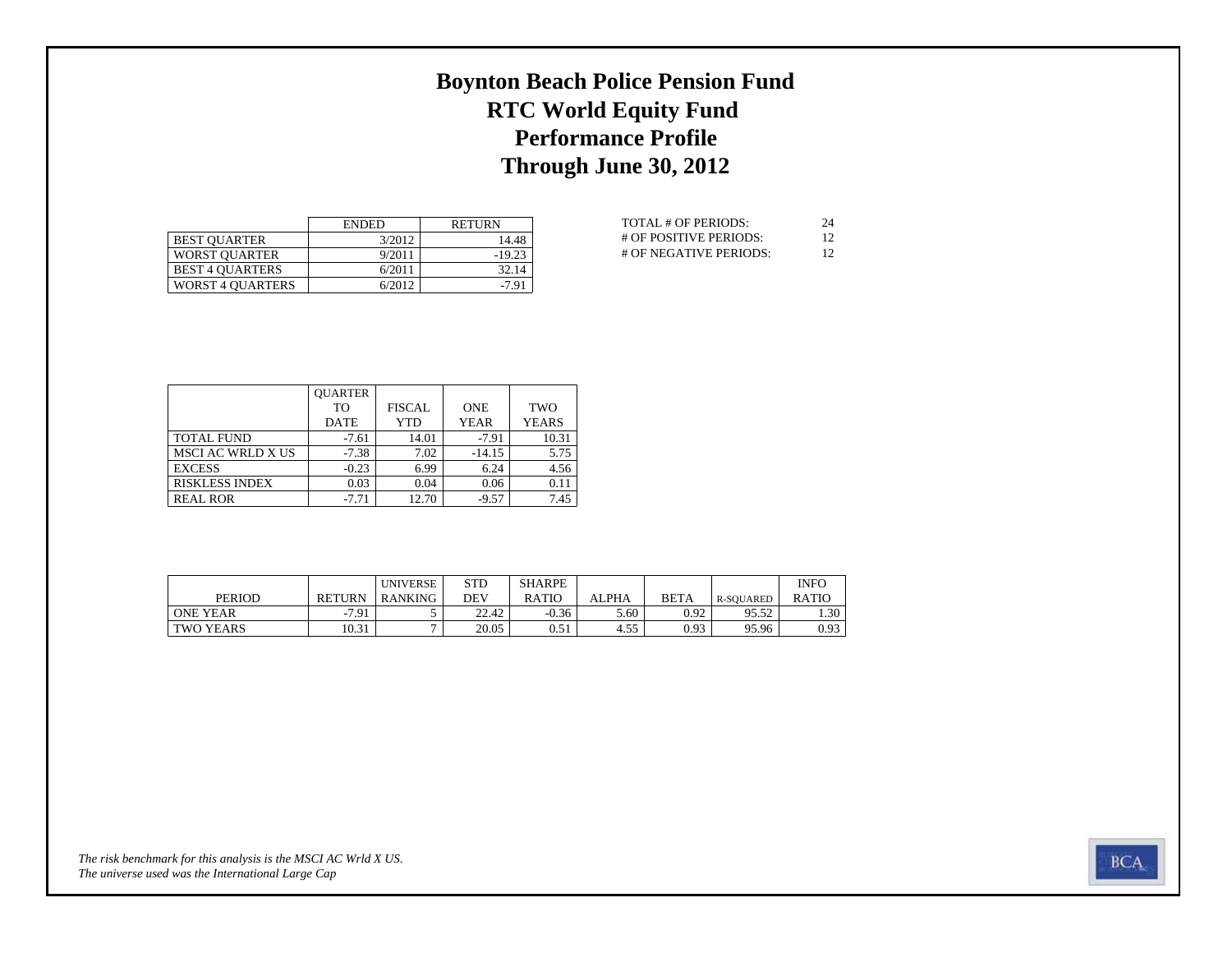### **Boynton Beach Police Pension Fund RTC World Equity Fund Performance in Rising and Declining Markets June 30, 2011 Through June 30, 2012**

#### UP MARKET PERFORMANCE



|                   | YTD     | <b>ONE YEAR</b> |
|-------------------|---------|-----------------|
| <b>TOTAL FUND</b> | 17.42   | 30.88           |
| MSCI AC WRLD X US | 19.54   | 32.15           |
| <b>DIFFERENCE</b> | $-2.12$ | $-1.27$         |
| <b>RATIO</b>      | 0.89    | 0.96            |
| <b>UP PERIODS</b> |         |                 |



|                     | YTD      | <b>ONE YEAR</b> |
|---------------------|----------|-----------------|
| <b>TOTAL FUND</b>   | $-9.93$  | $-29.64$        |
| MSCI AC WRLD X US   | $-13.73$ | $-35.03$        |
| <b>DIFFERENCE</b>   | 3.80     | 5.39            |
| <b>RATIO</b>        | 0.72     | 0.85            |
| <b>DOWN PERIODS</b> |          |                 |

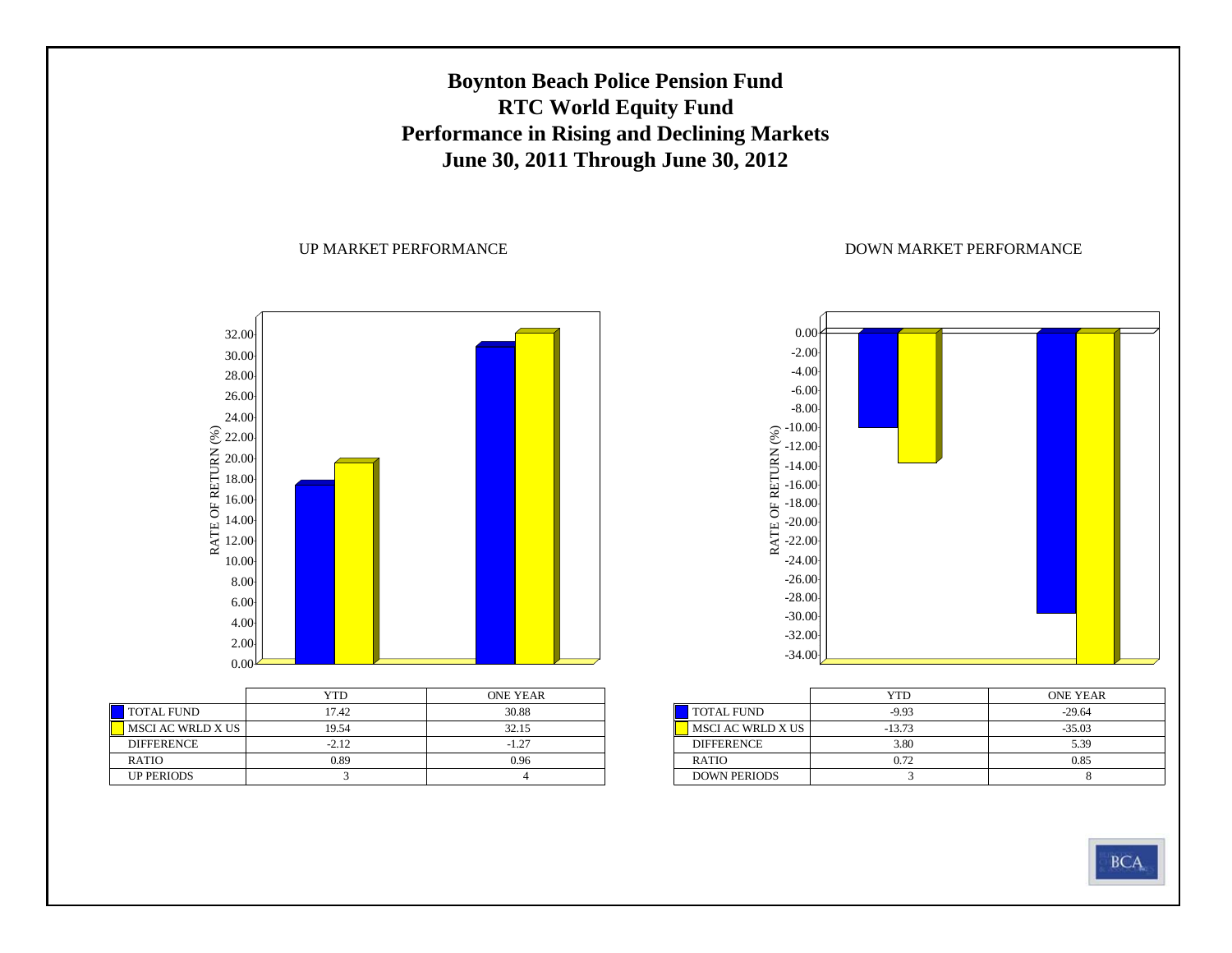## **Boynton Beach Police Pension Fund RTC Multi Mgr Bond Fund Performance Profile Through June 30, 2012**

|                         | <b>ENDED</b> | <b>RETURN</b> |
|-------------------------|--------------|---------------|
| <b>BEST OUARTER</b>     | 9/2009       | 8.07          |
| <b>WORST OUARTER</b>    | 12/2010      | $-0.60$       |
| <b>BEST 4 OUARTERS</b>  | 6/2010       | 18.38         |
| <b>WORST 4 OUARTERS</b> | 6/2011       | 6.80          |

| TOTAL # OF PERIODS:    | 36 |
|------------------------|----|
| # OF POSITIVE PERIODS: | 28 |
| # OF NEGATIVE PERIODS: | 8  |

|                          | <b>OUARTER</b> |               |             |              |              |
|--------------------------|----------------|---------------|-------------|--------------|--------------|
|                          | TО             | <b>FISCAL</b> | <b>ONE</b>  | <b>TWO</b>   | <b>THREE</b> |
|                          | <b>DATE</b>    | YTD           | <b>YEAR</b> | <b>YEARS</b> | <b>YEARS</b> |
| TOTAL FUND               | 2.24           | 5.76          | 7.55        | 7.18         | 10.79        |
| <b>FIXED INCOME BNCH</b> | 2.06           | 3.52          | 7.47        | 5.67         | 6.93         |
| <b>EXCESS</b>            | 0.17           | 2.24          | 0.08        | 1.50         | 3.86         |
| RISKLESS INDEX           | 0.03           | 0.04          | 0.06        | 0.11         | 0.12         |
| <b>REAL ROR</b>          | 2.14           | 4.50          | 5.64        | 4.38         | 8.50         |

|                 |               | <b>UNIVERSE</b> | <b>STD</b>    | <b>SHARPE</b> |              |             |           | <b>INFO</b>  |
|-----------------|---------------|-----------------|---------------|---------------|--------------|-------------|-----------|--------------|
| <b>PERIOD</b>   | <b>RETURN</b> | <b>RANKING</b>  | DEV           | <b>RATIO</b>  | <b>ALPHA</b> | <b>BETA</b> | R-SOUARED | <b>RATIO</b> |
| <b>ONE YEAR</b> | .55           | 25              | 223<br>ل کے و | 3.36          | 2.65         | 0.64        | 42.20     | 0.03         |
| TWO YEARS       | 7.18          | 30              | 2.53          | 2.79          | 2.34         | 0.83        | 66.24     | 0.93         |
| THREE YEARS     | 10.79         | 10              | 3.34          | 3.19          | 3.87         | 0.96        | 59.76     | 71           |

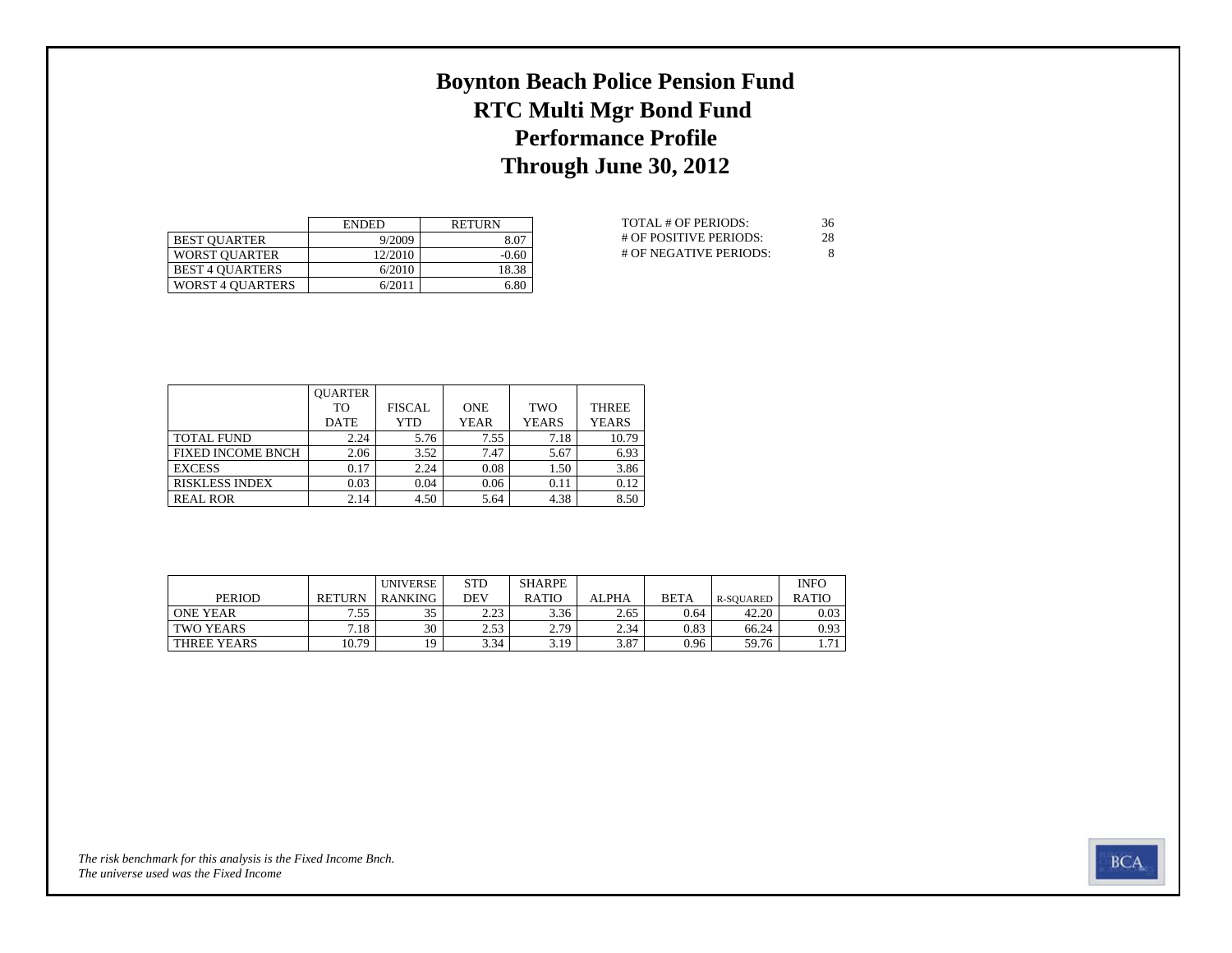### **Boynton Beach Police Pension Fund RTC Multi Mgr Bond Fund Performance in Rising and Declining Markets June 30, 2009 Through June 30, 2012**

UP MARKET PERFORMANCE



|                          | YTD  | <b>ONE YEAR</b> | THREE YEARS |
|--------------------------|------|-----------------|-------------|
| <b>TOTAL FUND</b>        | 3.94 | 7.69            | 15.07       |
| <b>FIXED INCOME BNCH</b> | 2.96 | 8.18            | 11.03       |
| <b>DIFFERENCE</b>        | 0.98 | $-0.49$         | 4.04        |
| <b>RATIO</b>             | 1.33 | 0.94            | 1.37        |
| <b>UP PERIODS</b>        |      |                 | 28          |



|                     | YTD     | <b>ONE YEAR</b> | THREE YEARS |
|---------------------|---------|-----------------|-------------|
| <b>TOTAL FUND</b>   | 0.30    | $-0.13$         | $-1.99$     |
| FIXED INCOME BNCH   | $-0.57$ | $-0.66$         | $-4.21$     |
| <b>DIFFERENCE</b>   | 0.88    | 0.53            | 2.23        |
| <b>RATIO</b>        | $-0.53$ | 0.20            | 0.47        |
| <b>DOWN PERIODS</b> |         |                 |             |

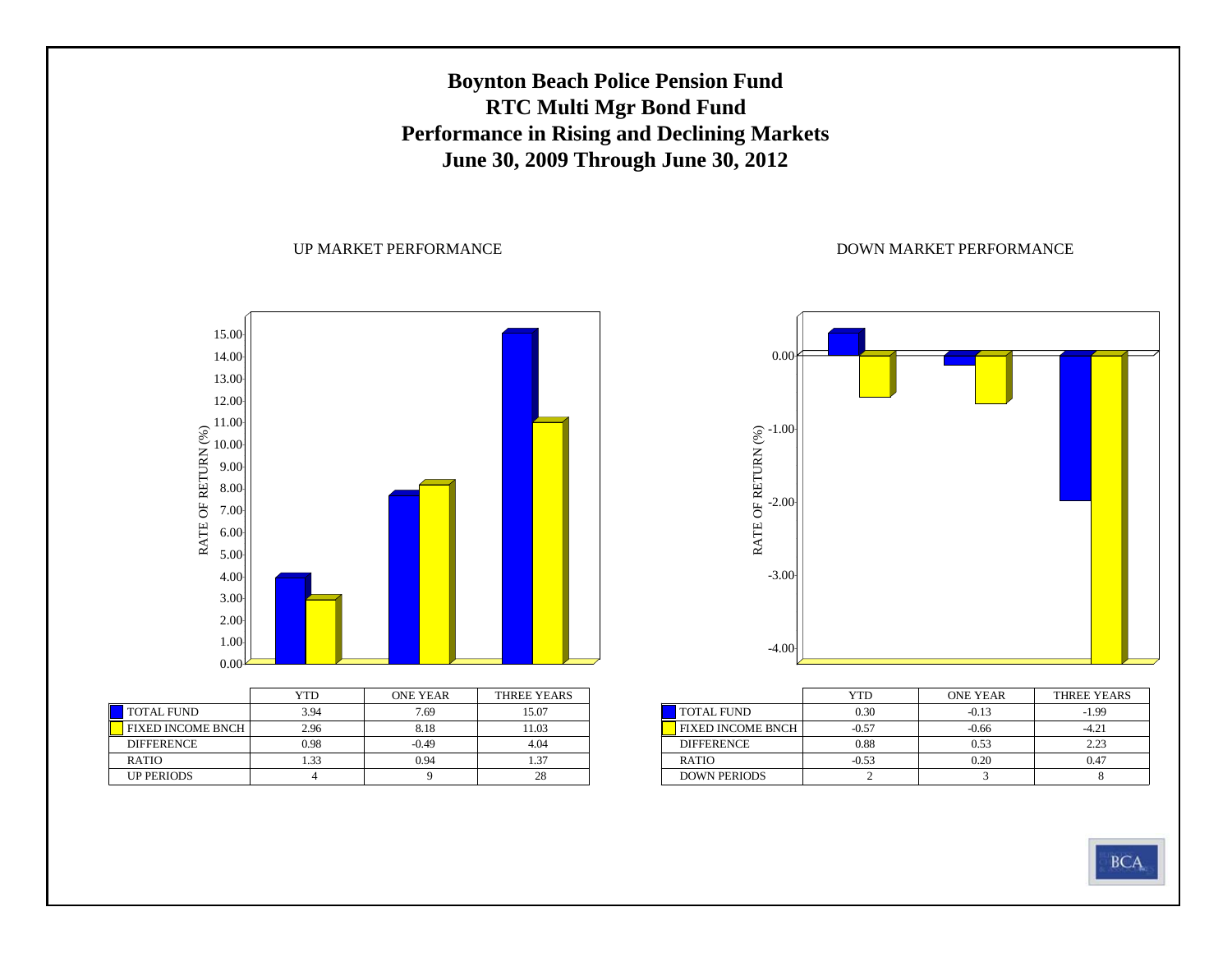## **Boynton Beach Police Pension Fund RTC Real Estate Equity Fd Performance Profile Through June 30, 2012**

|                         | <b>ENDED</b> | <b>RETURN</b> |
|-------------------------|--------------|---------------|
| <b>BEST OUARTER</b>     | 12/2010      | 5.62          |
| <b>WORST OUARTER</b>    | 3/2009       | $-14.72$      |
| <b>BEST 4 OUARTERS</b>  | 6/2011       | 21.67         |
| <b>WORST 4 OUARTERS</b> | 6/2009       | $-33.47$      |

| TOTAL # OF PERIODS:    | 20 |
|------------------------|----|
| # OF POSITIVE PERIODS: | 15 |
| # OF NEGATIVE PERIODS: | 5  |

|                          | <b>OUARTER</b> |             |              |              |              |
|--------------------------|----------------|-------------|--------------|--------------|--------------|
|                          | TО             | <b>ONE</b>  | <b>TWO</b>   | <b>THREE</b> | <b>FIVE</b>  |
|                          | <b>DATE</b>    | <b>YEAR</b> | <b>YEARS</b> | <b>YEARS</b> | <b>YEARS</b> |
| RTC REAL ESTATE EQUITY F | 2.45           | 12.82       | 17.16        | 8.20         | $-1.87$      |
| <b>REAL ESTATE BNCH</b>  | 2.58           | 12.43       | 16.38        | 8.39         | 2.26         |
| <b>EXCESS</b>            | $-0.13$        | 0.39        | 0.78         | $-0.19$      | $-4.13$      |
| <b>RISKLESS INDEX</b>    | 0.03           | 0.06        | 0.11         | 0.12         | 0.98         |
| <b>REAL ROR</b>          | 2.35           | 10.84       | 14.18        | 6.00         | $-3.76$      |

|                   |               | <b>UNIVERSE</b> | STD                     | <b>SHARPE</b> |             |             |           | <b>INFO</b>  |
|-------------------|---------------|-----------------|-------------------------|---------------|-------------|-------------|-----------|--------------|
| PERIOD            | <b>RETURN</b> | RANKING         | DEV                     | <b>RATIC</b>  | ALPHA       | <b>BETA</b> | R-SOUARED | <b>RATIO</b> |
| THREE YEARS       | 8.20          | 99              | O <sub>1</sub><br>0.Z J | 0.98          | 12<br>-1.15 | 12          | 99.67     | $-0.11$      |
| <b>FIVE YEARS</b> | $-1.87$       | 95              | 12.34                   | $-0.23$       | $-4.34$     | 1.38        | 94.35     | $-0.86$      |

*The universe used was the MS Real Estate. The risk benchmark for this analysis is the Real Estate Bnch.*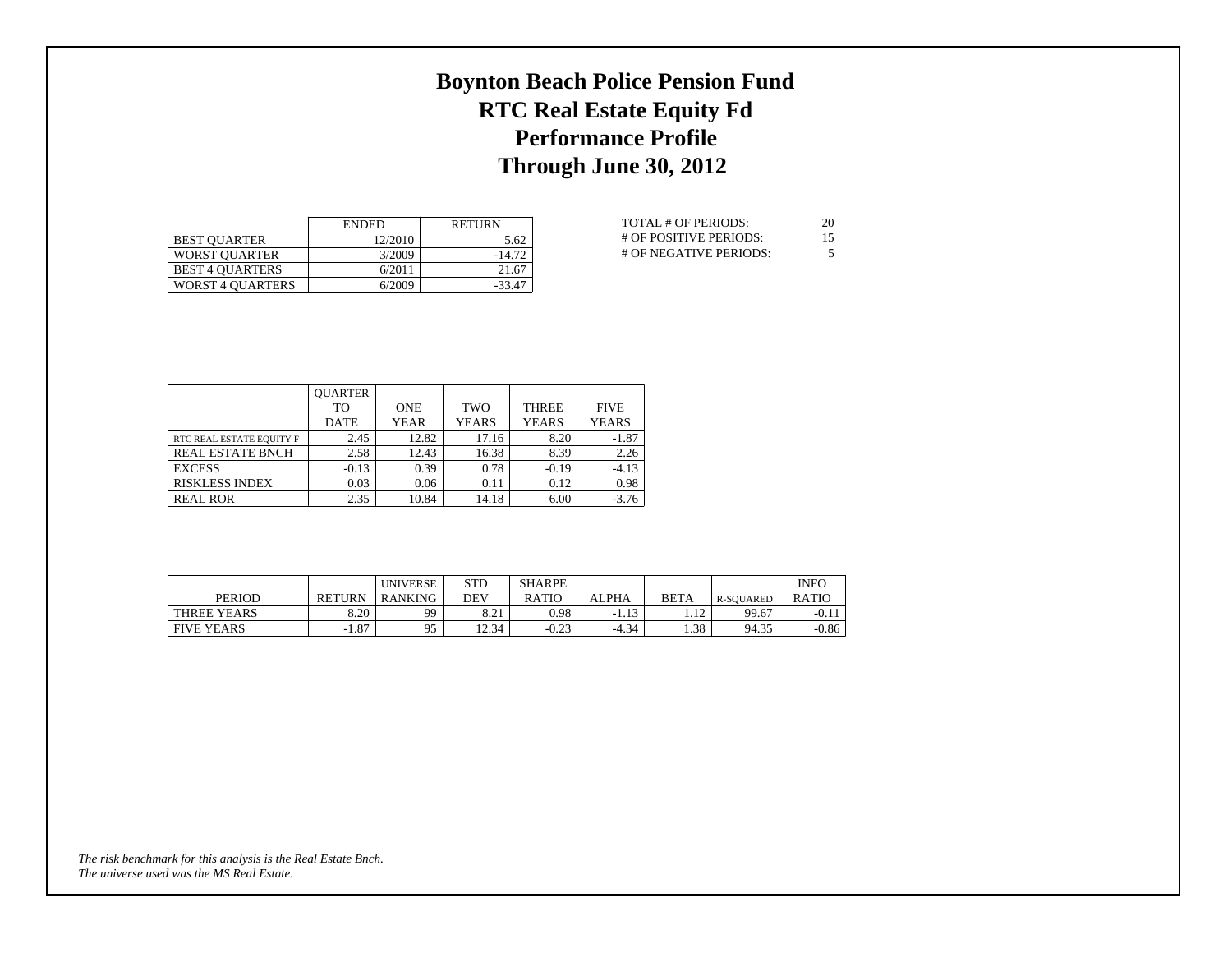### **Boynton Beach Police Pension Fund RTC Real Estate Equity Fd Performance in Rising and Declining Markets June 30, 2007 Through June 30, 2012**

#### UP MARKET PERFORMANCE



|                         | <b>ONE YEAR</b> | <b>TWO YEARS</b> | <b>THREE YEARS</b> | <b>FIVE YEARS</b> |
|-------------------------|-----------------|------------------|--------------------|-------------------|
| <b>TOTAL FUND</b>       | 12.82           | 17.16            | 15.81              | 13.51             |
| <b>REAL ESTATE BNCH</b> | 12.43           | 16.38            | 15.17              | 13.43             |
| <b>DIFFERENCE</b>       | 0.39            | 0.78             | 0.64               | 0.08              |
| <b>RATIO</b>            | 1.03            | 1.05             | 1.04               | 1.01              |
| <b>UP PERIODS</b>       |                 |                  | 10                 | 14                |



|                         | <b>ONE YEAR</b> | <b>TWO YEARS</b> | <b>THREE YEARS</b> | <b>FIVE YEARS</b> |
|-------------------------|-----------------|------------------|--------------------|-------------------|
| <b>TOTAL FUND</b>       | N/A             | N/A              | $-12.23$           | $-30.14$          |
| <b>REAL ESTATE BNCH</b> | N/A             | N/A              | $-10.55$           | $-19.71$          |
| <b>DIFFERENCE</b>       | N/A             | N/A              | $-1.68$            | $-10.43$          |
| <b>RATIO</b>            | N/A             | N/A              | 1.16               | 1.53              |
| <b>DOWN PERIODS</b>     |                 |                  |                    |                   |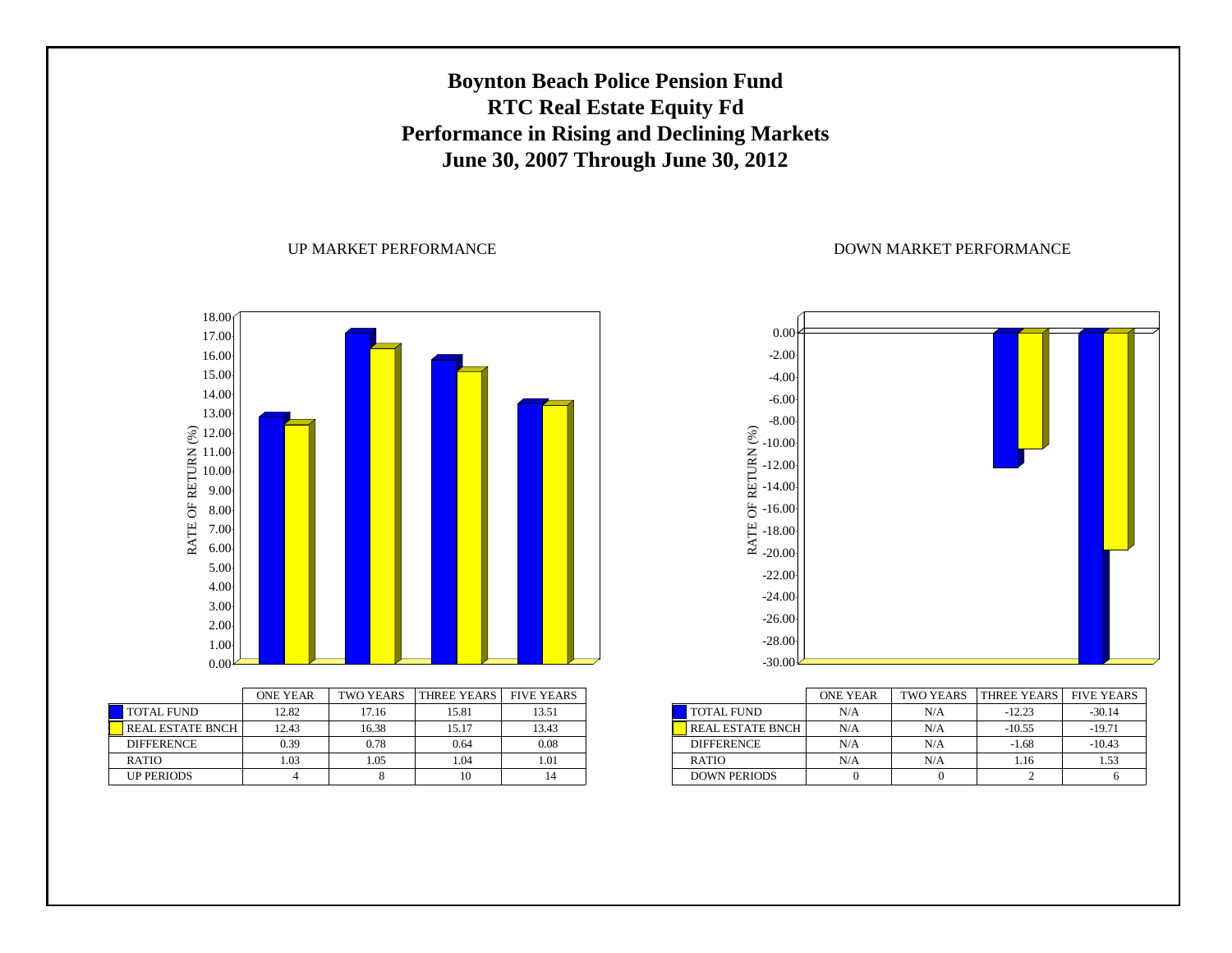## **Boynton Beach Police Pension Fund RTC Global REIT Fd Performance Profile Through June 30, 2012**

|                         | <b>ENDED</b> | <b>RETURN</b> |
|-------------------------|--------------|---------------|
| <b>BEST OUARTER</b>     | 3/2012       | 12.47         |
| <b>WORST OUARTER</b>    | 9/2011       | $-18.88$      |
| <b>BEST 4 OUARTERS</b>  | 6/2012       | 0.71          |
| <b>WORST 4 OUARTERS</b> | 6/2012       | 0.71          |

| TOTAL # OF PERIODS:    | 12 |
|------------------------|----|
| # OF POSITIVE PERIODS: |    |
| # OF NEGATIVE PERIODS: | 5  |

|                       | <b>OUARTER</b> |               |             |
|-----------------------|----------------|---------------|-------------|
|                       | T <sub>O</sub> | <b>FISCAL</b> | <b>ONE</b>  |
|                       | <b>DATE</b>    | YTD           | <b>YEAR</b> |
| <b>TOTAL FUND</b>     | 1.87           | 24.15         | 0.71        |
| <b>REIT BNCH</b>      | 1.85           | 23.05         | 1.60        |
| <b>EXCESS</b>         | 0.03           | 1.10          | $-0.89$     |
| <b>RISKLESS INDEX</b> | 0.03           | 0.04          | 0.06        |
| <b>REAL ROR</b>       | 1.78           | 22.71         | $-1.10$     |

|                 |                | <b>UNIVERSE</b> | <b>STD</b> | <b>SHARPE</b> |                |             |                  | <b>INFO</b>  |
|-----------------|----------------|-----------------|------------|---------------|----------------|-------------|------------------|--------------|
| <b>PERIOD</b>   | <b>RETURN</b>  | <b>RANKING</b>  | DEV        | RATIO         | <b>ALPHA</b>   | <b>BETA</b> | <b>R-SOUARED</b> | <b>RATIC</b> |
| <b>ONE YEAR</b> | $\mathbf{v}$ . | aa              | 23.64      | 0.03          | റ റെ<br>$-U.0$ | 1.01        | 98.72            | $-U.5.$      |

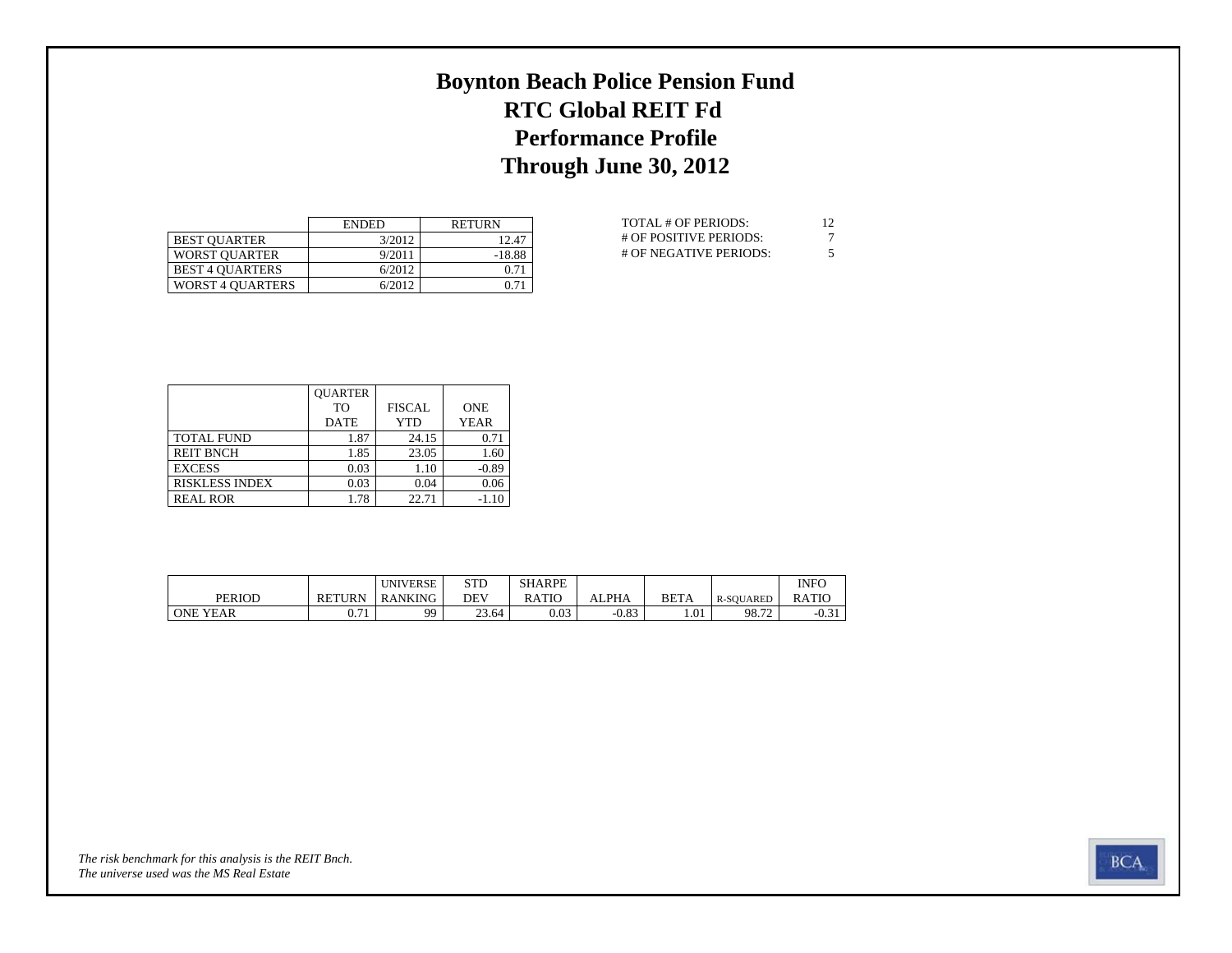### **Boynton Beach Police Pension Fund RTC Global REIT FdPerformance in Rising and Declining Markets June 30, 2011 Through June 30, 2012**

UP MARKET PERFORMANCE



|                   | YTD     | <b>ONE YEAR</b> |
|-------------------|---------|-----------------|
| <b>TOTAL FUND</b> | 22.67   | 38.73           |
| <b>REIT BNCH</b>  | 22.69   | 40.31           |
| <b>DIFFERENCE</b> | $-0.02$ | $-1.58$         |
| RATIO             | 1.00    | 0.96            |
| <b>UP PERIODS</b> |         |                 |



|                     | YTD     | <b>ONE YEAR</b> |
|---------------------|---------|-----------------|
| TOTAL FUND          | $-6.59$ | $-27.40$        |
| <b>REIT BNCH</b>    | $-6.43$ | $-27.59$        |
| <b>DIFFERENCE</b>   | $-0.16$ | 0.18            |
| <b>RATIO</b>        | 1.03    | 0.99            |
| <b>DOWN PERIODS</b> |         |                 |

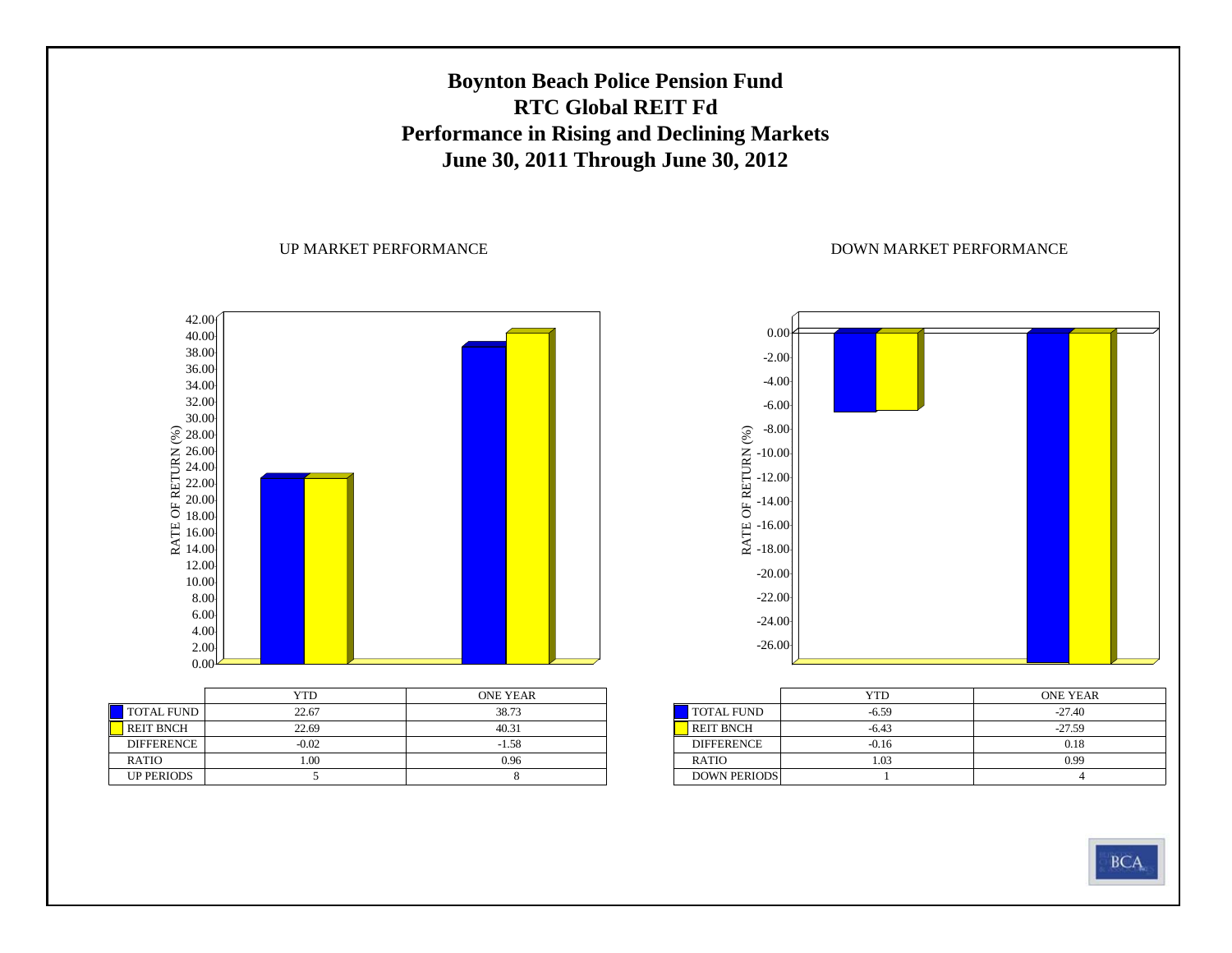## **Boynton Beach Police Pension Fund RTC Commodities Performance Profile Through June 30, 2012**

|                         | <b>ENDED</b> | <b>RETURN</b> |
|-------------------------|--------------|---------------|
| <b>BEST OUARTER</b>     | 3/2012       | 1.23          |
| <b>WORST OUARTER</b>    | 9/2011       | $-10.74$      |
| <b>BEST 4 OUARTERS</b>  | 6/2012       | $-13.59$      |
| <b>WORST 4 OUARTERS</b> | 6/2012       | $-13.59$      |

| TOTAL # OF PERIODS:    | 12 |
|------------------------|----|
| # OF POSITIVE PERIODS: | 6  |
| # OF NEGATIVE PERIODS: | 6  |

|                           | <b>OUARTER</b> |               |             |
|---------------------------|----------------|---------------|-------------|
|                           | T <sub>O</sub> | <b>FISCAL</b> | <b>ONE</b>  |
|                           | <b>DATE</b>    | YTD           | <b>YEAR</b> |
| RTC COMMODITIES           | $-4.86$        | $-3.20$       | $-13.59$    |
| <b>DJ UBS COMMODITIES</b> | $-4.54$        | $-3.37$       | $-14.32$    |
| <b>EXCESS</b>             | $-0.32$        | 0.18          | 0.72        |
| <b>RISKLESS INDEX</b>     | 0.03           | 0.04          | 0.06        |
| <b>REAL ROR</b>           | $-4.96$        | $-4.37$       | $-15.17$    |

|                 |               | <b>STD</b> | <b>SHARPE</b> |            |      |                  | INFC         |
|-----------------|---------------|------------|---------------|------------|------|------------------|--------------|
| <b>PERIOD</b>   | <b>RETURN</b> | DEV        | <b>RATIO</b>  | <b>PHA</b> | BETA | <b>R-SOUARED</b> | <b>RATIO</b> |
| <b>ONE YEAR</b> | 13.59<br>- 1  | 20.56      | $-0.66$       | 0.85       | 1.00 | 99.07            | 0.43         |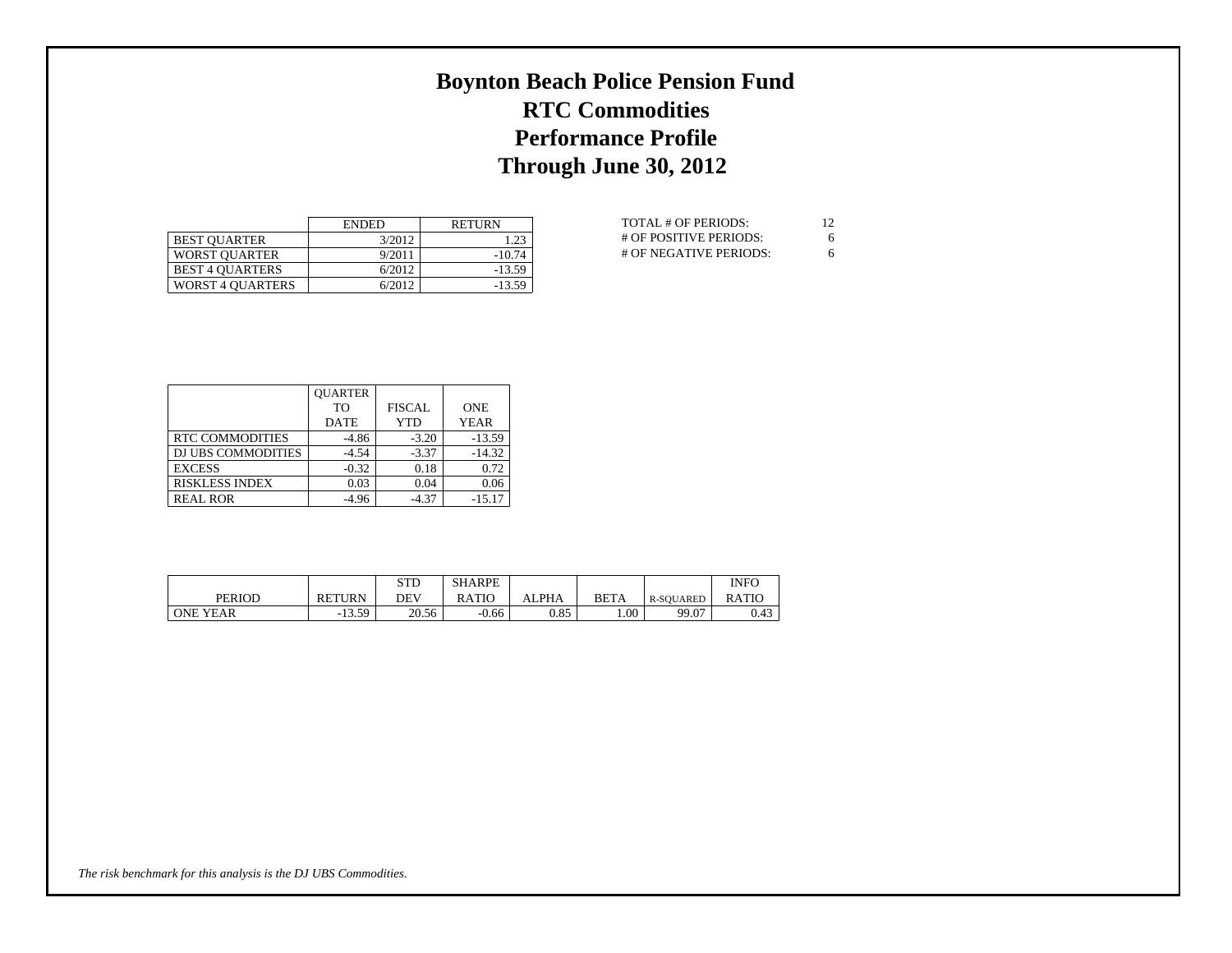### **Boynton Beach Police Pension Fund RTC CommoditiesPerformance in Rising and Declining Markets June 30, 2011 Through June 30, 2012**

#### UP MARKET PERFORMANCE



|                    | YTD     | <b>ONE YEAR</b> |
|--------------------|---------|-----------------|
| <b>TOTAL FUND</b>  | 10.30   | 23.99           |
| DJ UBS COMMODITIES | 11.01   | 23.09           |
| <b>DIFFERENCE</b>  | $-0.72$ | 0.91            |
| <b>RATIO</b>       | 0.93    | 1.04            |
| <b>UP PERIODS</b>  |         |                 |



|                     | YTD      | <b>ONE YEAR</b> |
|---------------------|----------|-----------------|
| <b>TOTAL FUND</b>   | $-12.68$ | $-30.31$        |
| DJ UBS COMMODITIES  | $-13.26$ | $-30.39$        |
| <b>DIFFERENCE</b>   | 0.57     | 0.08            |
| <b>RATIO</b>        | 0.96     | 1.00            |
| <b>DOWN PERIODS</b> |          |                 |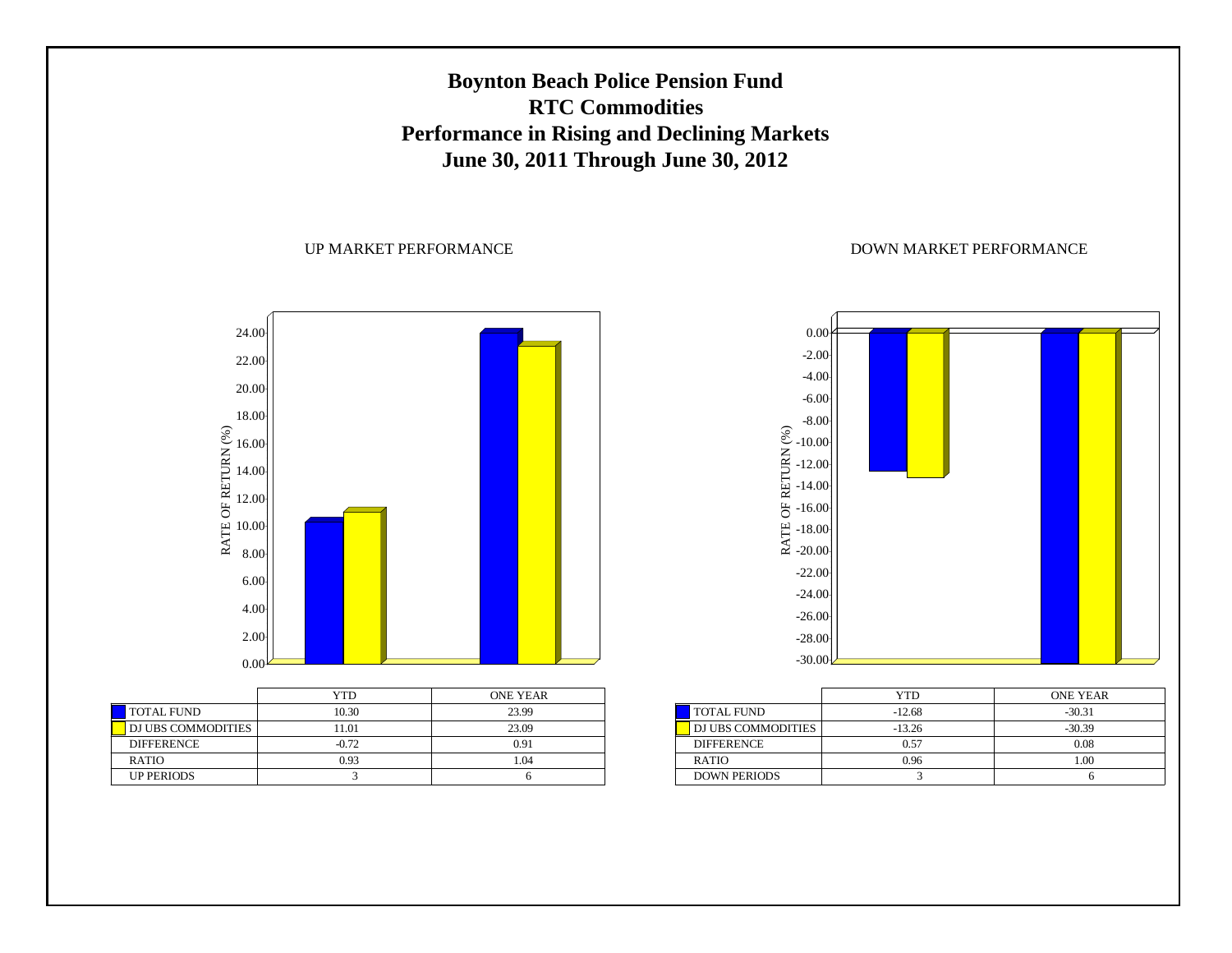#### **Boynton Beach Police Pension Fund Total FundCapital Market Line June 30, 2009 Through June 30, 2012**



VARIABILITY OF RETURNS (RISK) -3.00 -2.00 -1.00 0.00 1.00 2.00 3.00 4.00 5.00 6.00 7.00 8.00 9.00 10.00 11.00 12.00 13.00 14.00 15.00 16.00 17.00 18.00 19.00 20.00 21.00 22.00 23.00 24.00 25.00 26.00

|                                 | <b>RETURN</b> | <b>STD DEV</b> | <b>BETA</b> | <b>ALPHA</b> | R-SOUARED |
|---------------------------------|---------------|----------------|-------------|--------------|-----------|
| <b>A</b> TOTAL FUND             | 12.64         | 11.27          | 1.01        | $-0.72$      | 99.06     |
| <b>O</b> CONSULTANT'S BNCH      | 13.32         | 11.10          | 1.00        | 0.00         | 100.00    |
| RUSSELL 1000 INDEX              | 16.64         | 16.24          | 1.00        | 0.00         | 100.00    |
| $\triangledown$ RUSSELL 2000    | 17.80         | 21.57          | 1.00        | 0.00         | 100.00    |
| $\Diamond$ INTERNATIONAL BNCH   | 6.18          | 20.13          | 1.00        | 0.00         | 100.00    |
| A FIXED INCOME BNCH             | 6.93          | 2.70           | 1.00        | 0.00         | 100.00    |
| $\blacksquare$ REAL ESTATE BNCH | 8.39          | 8.06           | 1.00        | 0.00         | 100.00    |
| REIT BNCH                       | 21.38         | 20.44          | 1.00        | 0.00         | 100.00    |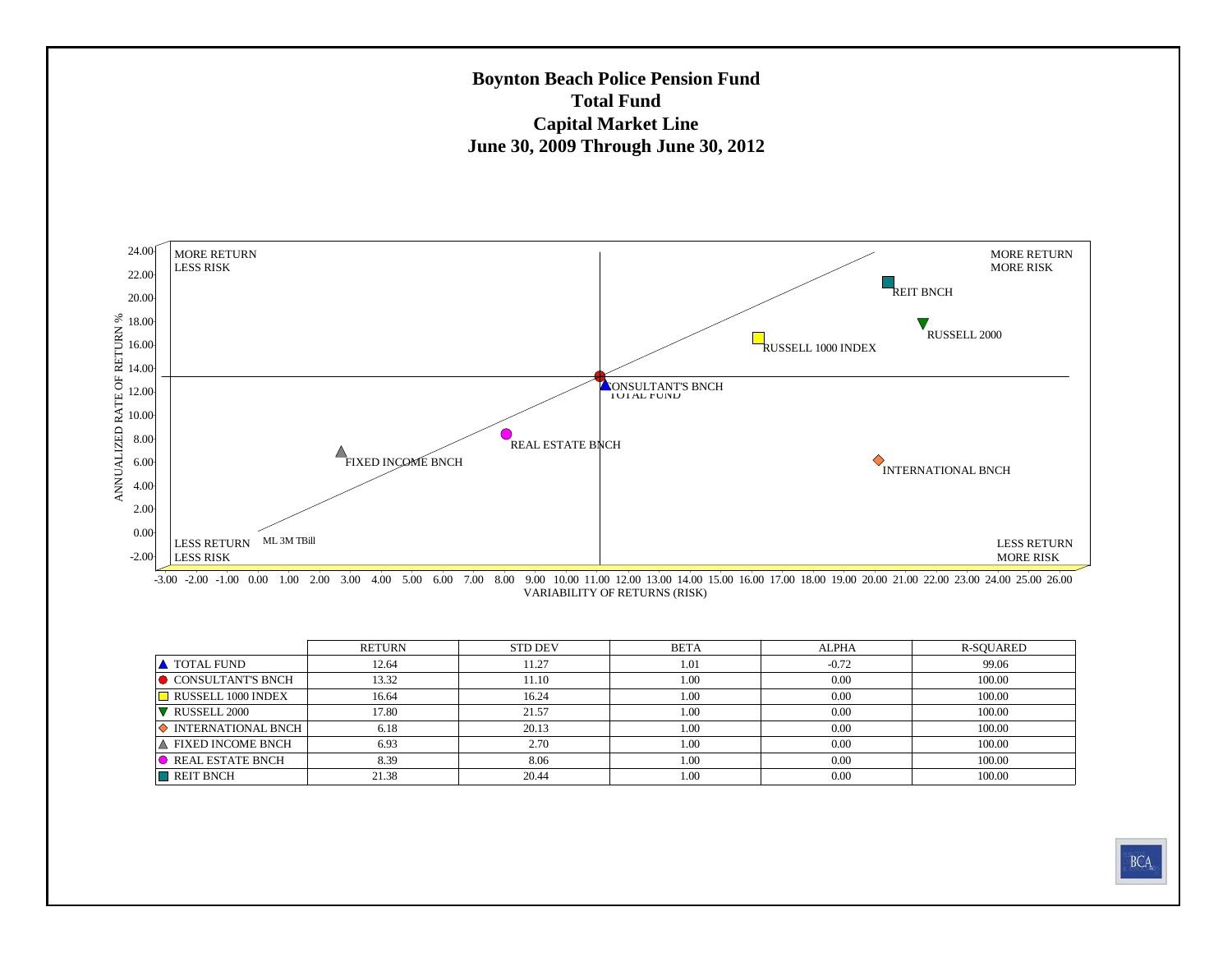#### **Boynton Beach Police Pension Fund Total FundCapital Market Line June 30, 2007 Through June 30, 2012**



|                                   | RETURN  | <b>STD DEV</b> | <b>BETA</b> | <b>ALPHA</b> | R-SQUARED |
|-----------------------------------|---------|----------------|-------------|--------------|-----------|
| <b>A</b> TOTAL FUND               | 1.41    | 13.90          | 0.97        | $-1.11$      | 96.90     |
| <b>O</b> CONSULTANT'S BNCH        | 2.59    | 14.12          | 1.00        | 0.00         | 100.00    |
| $\blacksquare$ RUSSELL 1000 INDEX | 0.39    | 19.45          | 1.00        | 0.00         | 100.00    |
| $\nabla$ RUSSELL 2000             | 0.54    | 24.69          | 1.00        | 0.00         | 100.00    |
| $\Diamond$ INTERNATIONAL BNCH     | $-5.80$ | 23.66          | 1.00        | 0.00         | 100.00    |
| A FIXED INCOME BNCH               | 6.82    | 3.51           | 1.00        | 0.00         | 100.00    |
| <b>O</b> REAL ESTATE BNCH         | 2.26    | 8.78           | 1.00        | 0.00         | 100.00    |
| $\blacksquare$ REIT BNCH          | $-3.67$ | 33.81          | 1.00        | 0.00         | 100.00    |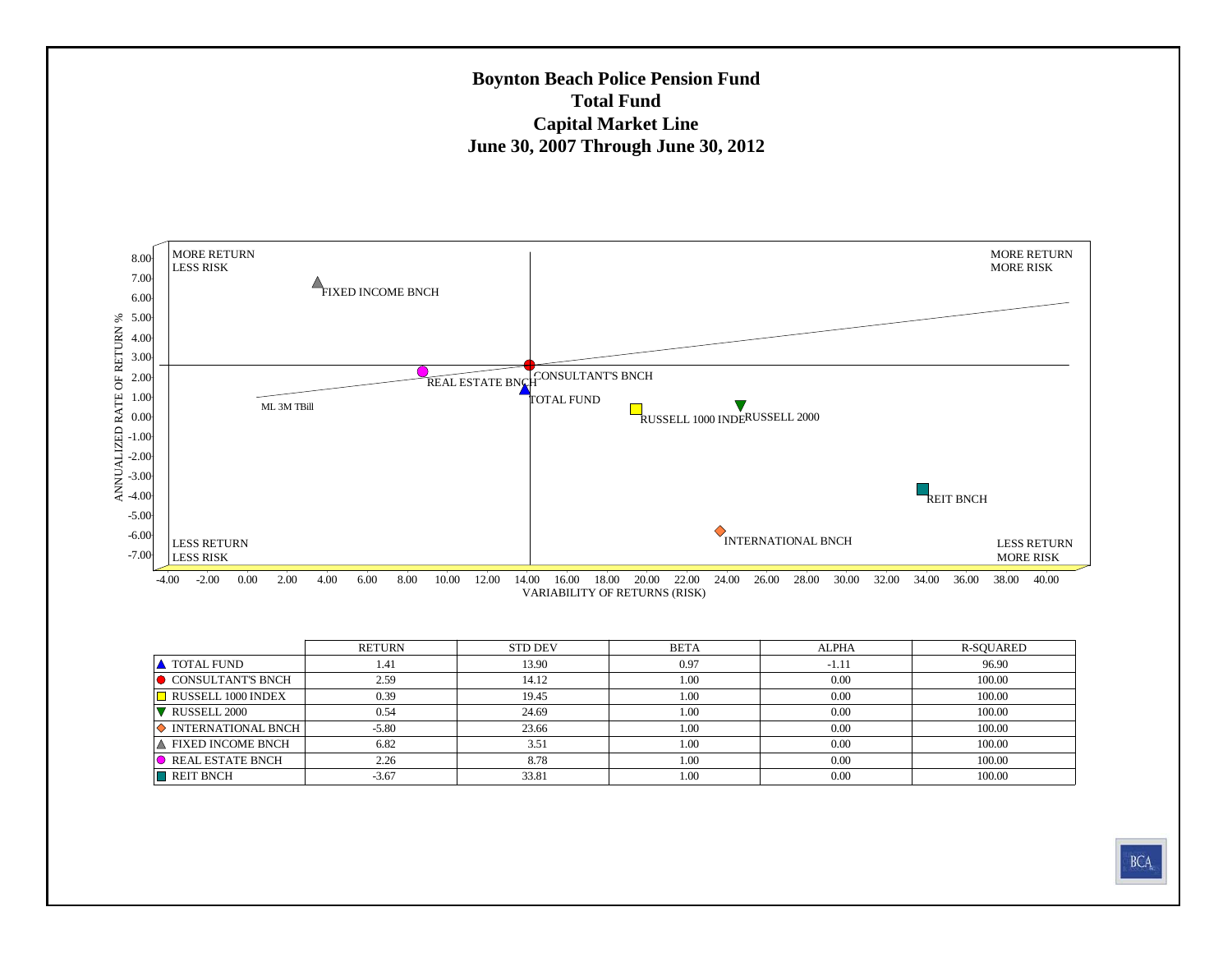### **Boynton Beach Police Pension Fund Total FundPerformance in Rising and Declining Markets June 30, 2007 Through June 30, 2012**

#### UP MARKET PERFORMANCE



|                          | YTD   | <b>ONE YEAR</b> | THREE YEARS | <b>FIVE YEARS</b> |
|--------------------------|-------|-----------------|-------------|-------------------|
| <b>TOTAL FUND</b>        | 11.44 | 19.75           | 42.56       | 43.09             |
| <b>CONSULTANT'S BNCH</b> | 11.07 | 20.44           | 43.36       | 44.95             |
| <b>DIFFERENCE</b>        | 0.37  | $-0.69$         | $-0.79$     | $-1.85$           |
| <b>RATIO</b>             | 1.03  | 0.97            | 0.98        | 0.96              |
| <b>UP PERIODS</b>        |       |                 | 23          | 33                |



|                          | YTD     | <b>ONE YEAR</b> | <b>THREE YEARS</b> | <b>FIVE YEARS</b> |
|--------------------------|---------|-----------------|--------------------|-------------------|
| <b>TOTAL FUND</b>        | $-4.80$ | $-15.56$        | $-25.76$           | $-33.42$          |
| <b>CONSULTANT'S BNCH</b> | $-4.51$ | $-14.78$        | $-25.24$           | $-32.76$          |
| <b>DIFFERENCE</b>        | $-0.29$ | $-0.78$         | $-0.52$            | $-0.66$           |
| <b>RATIO</b>             | 1.07    | 1.05            | 1.02               | 1.02              |
| <b>DOWN PERIODS</b>      |         |                 |                    |                   |

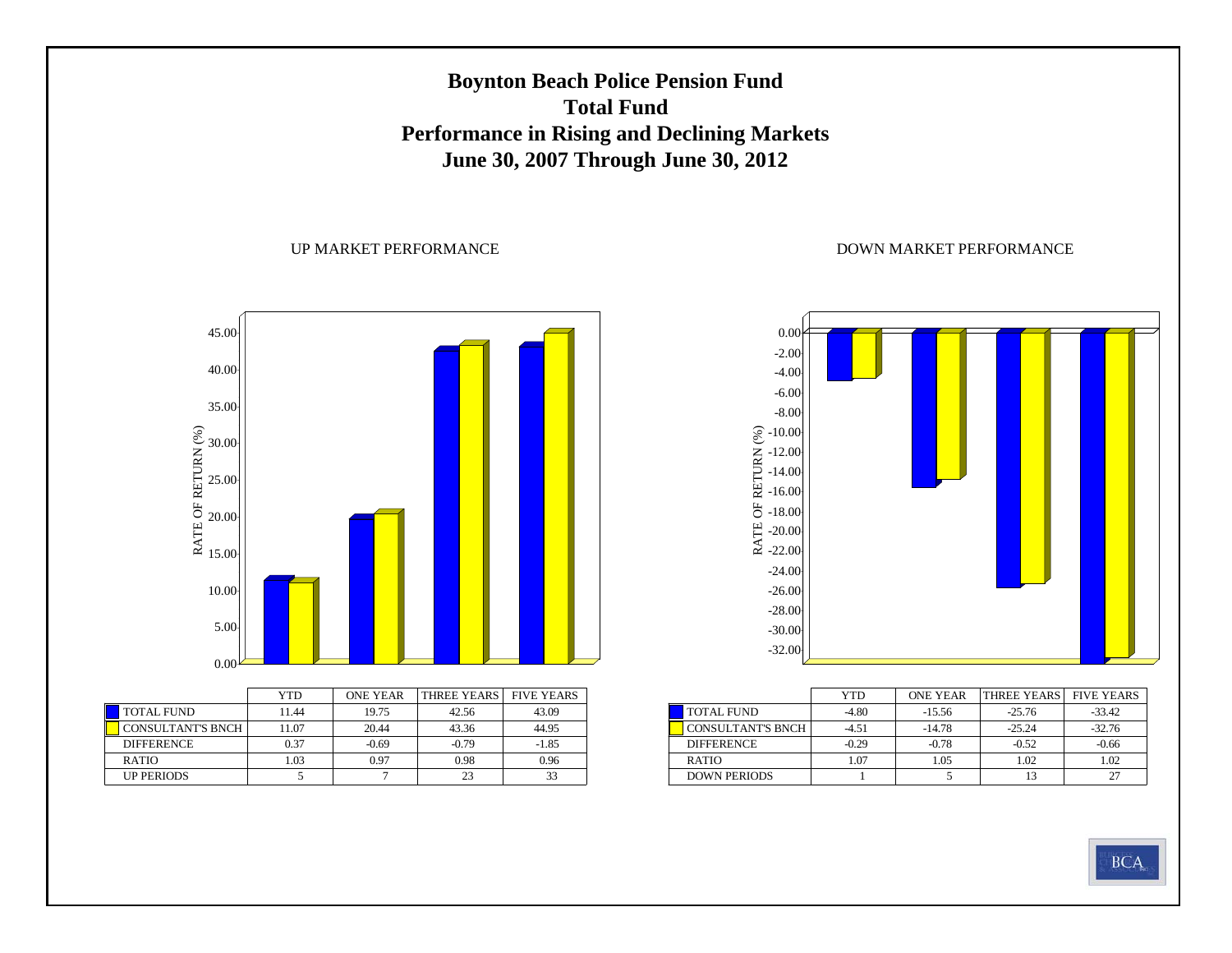### **Boynton Beach Police Pension Fund Glossary of Terms**

-ACCRUED INTEREST- Bond interest earned since the last interest payment, but not yet received.

-ALPHA- A linear regressive constant that measures expected return independent of Beta.

-ASSET ALLOCATION- The division of portfolio asset classes in order to achieve an expected investment objective.

-BALANCED UNIVERSES - BNY Mellon Public Funds, Endowments & Foundations, Corporate peer groups, and PSN peer groups.

-BETA- A measure of portfolio sensitivity (volatility) in relation to the market, based upon past experience.

-BOND DURATION- A measure of portfolio sensitivity to interest rate risk.

-COMMINGLED FUND- An investment fund which is similar to a mutual fund in that investors are permitted to purchase and redeem units that represent ownership in a pool of securities.

-CONVERTIBLE BONDS - Hybrid securities' that offer equity returns during rising equity markets and improved down-market protection.

-CORE- An equal weighting in both growth and value stocks.

-CORRELATION COEFFICIENT- A measure of how two assets move together. The measure is bounded by +1 and -1; +1 means that the two assets move together positively, while a measure of -1 means that the assets are perfectly negatively correlated.

-GROWTH MANAGER- Generally invests in companies that have either experienced above-average growth rates and/or are expected to experience above-average growth rates in the future. Growth portfolios tend to have high price/earnings ratios and generally pay little to no dividends.

-INDEXES- Indexes are used as "independent representations of markets" (e.g., S&P 500).

-INFORMATION RATIO- Annualized excess return above the benchmark relative to the annualized tracking error.

-LARGE CAP- Generally, the term refers to a company that has a market capitalization that exceeds \$10 billion.

-MANAGER UNIVERSE- A collection of quarterly investment returns from various investment management firms that may be subdivided by style (e.g. growth, value, core).

-MID CAP- Generally, the term refers to a company that has a market capitalization between \$2 and \$10 billion.

-NCREIF - A quarterly time series composite total rate of return measure of investment performance of a large pool of individual commercial real estate properties acquired in the private market for investment purposes only.

-NCREIF ODCE - Open End Diversified Core Equity index which consists of historical and current returns from 26 open-end commingled funds pursuing core BCA stategy. This index is capitalization weighted, time weighted and gross of fees.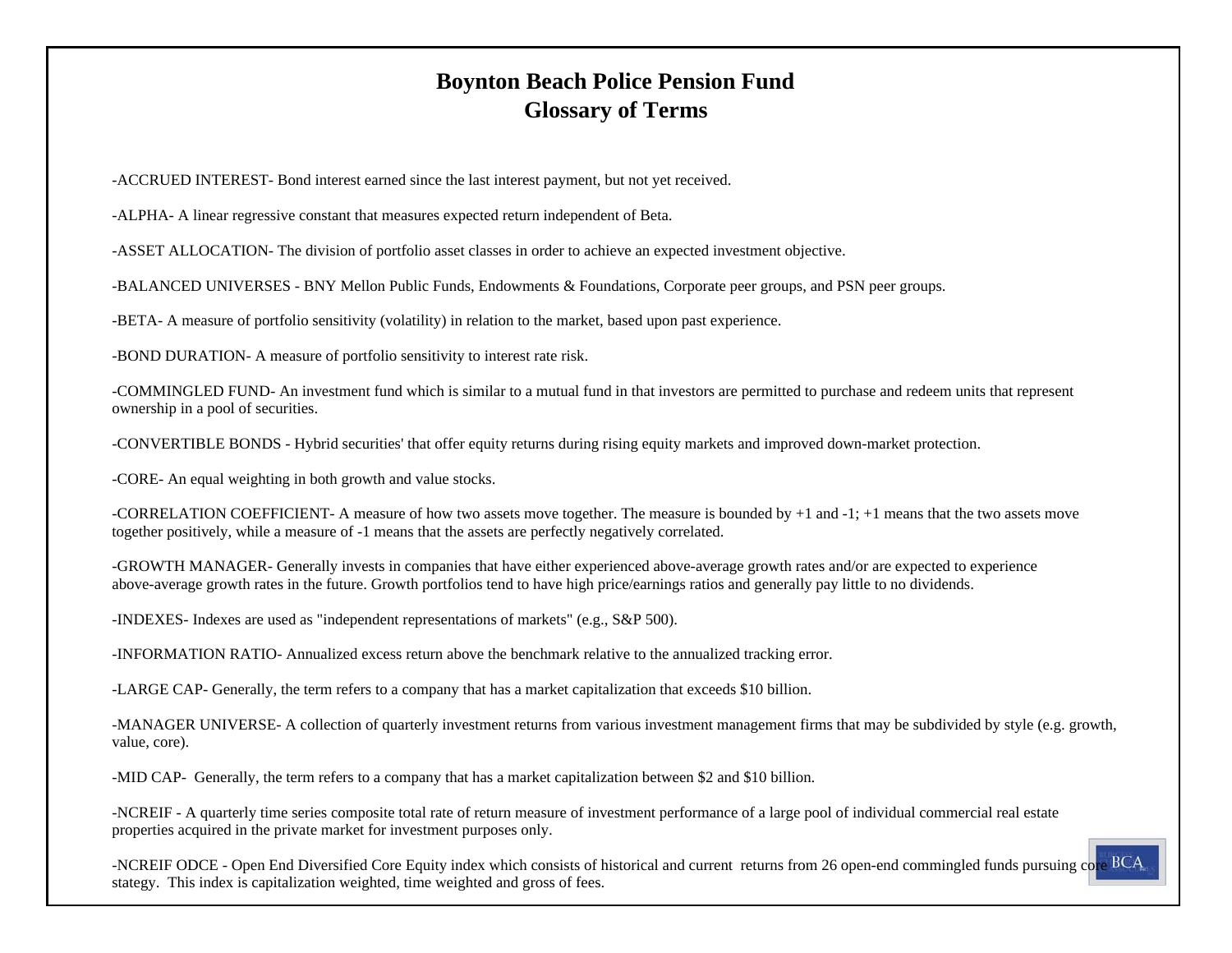### **Boynton Beach Police Pension Fund Glossary of Terms**

-NET- Investment return accounts only for manager fees.

-PROTECTING FLORIDA INVESTMENT ACT (PFIA) - SBA publishes a list of prohibited investments (scruntinized companies).

-RATE OF RETURN- The percentage change in the value of an investment in a portfolio over a specified time period, excluding contributions.

-RISK MEASURES- Measures of the investment risk level, including beta, credit, duration, standard deviation, and others that are based on current and historical data.

-R-SQUARED- Measures how closely portfolio returns and those of the market are correlated, or how much variation in the portfolio returns may be explained by the market. An R2 of 40 means that 40% of the variation in a fund's price changes could be attributed to changes in the market index over the time period.

-SHARPE RATIO- The ratio of the rate of return earned above the risk-free rate to the standard deviation of the portfolio. It measures the number of units of return per unit of risk.

-SMALL CAP- Generally refers to a company with a market capitilation \$300 million to \$2 billion.

-STANDARD DEVIATION- Measure of the variability (dispersion) of historical returns around the mean. It measures how much exposure to volatility was experienced by the implementation of an investment strategy.

-SYSTEMATIC RISK- Measured by beta, it is the risk that cannot be diversified away (market risk).

- TIME WEIGHTED (TW) RETURN - A measure of the investments versus the investor. When there are no flows the TW & DOLLAR weighted (DW) returns are the same and vice versa.

-TRACKING ERROR- A measure of how closely a manager's performance tracks an index; it is the annualized standard deviation of the differences between the quarterly returns for the manager and the benchmark.

-TREYNOR RATIO- A measure of reward per unit of risk. (excess return divided by beta)

-UP AND DOWN-MARKET CAPTURE RATIO- Ratio that illustrates how a manager performed relative to the market during rising and declining market periods.

-VALUE MANAGER- Generally invests in companies that have low price-to-earnings and price-to-book ratios and/or above-average dividend yields.